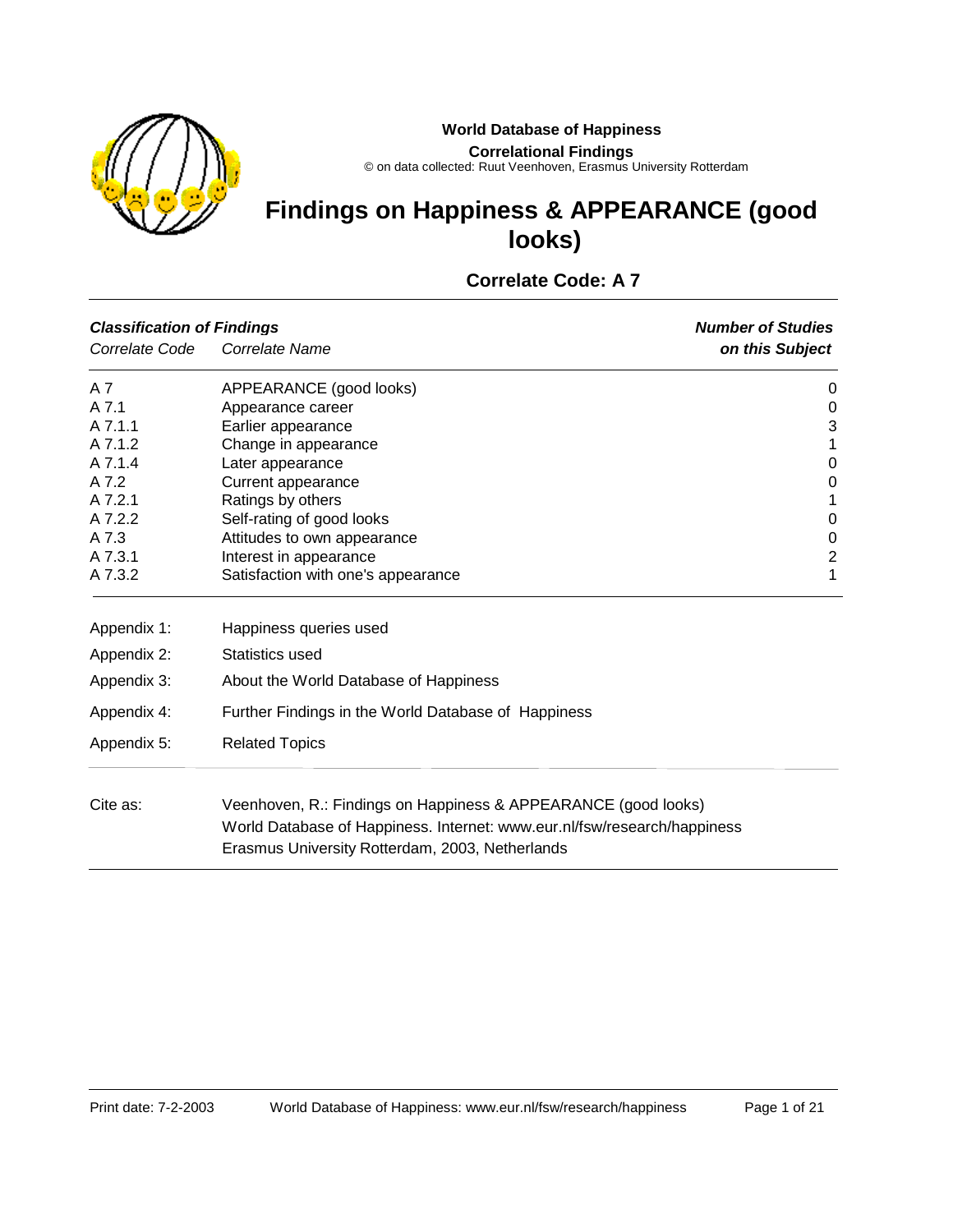Findings on Happiness & APPEARANCE (good looks) Correlate Code: A 7

| <b>Study</b>  | <b>VENTE 1997</b>                                          | Page in Report:                                                                                                                                                         | 430 |
|---------------|------------------------------------------------------------|-------------------------------------------------------------------------------------------------------------------------------------------------------------------------|-----|
| Reported in:  | Ventegodt, S.<br>ISBN 8790190130                           | Livskvalitet og omstændigheder tidligt I livet (The quality of Life and Factors in<br>Forskningscenter for Livskvalitet, Forskningscentrets Forlag, København, Denmark, |     |
| Population:   | 31-33 aged, born at the university hospital, Denmark, 1993 |                                                                                                                                                                         |     |
| Sample:       | Non-probability chunk sample                               |                                                                                                                                                                         |     |
| Non-Response: | 36%                                                        |                                                                                                                                                                         |     |
| N:            | 4626                                                       |                                                                                                                                                                         |     |

#### **Measured Correlate**

| Class:                                      | Earlier appearance Code: A 7.1.1                                                                                                                |
|---------------------------------------------|-------------------------------------------------------------------------------------------------------------------------------------------------|
| Measurement:                                | the infant's head circumference, day 1<br>$1:$ under $30$ cm<br>$2:30-32$ cm<br>$3:32-34$ cm<br>$4:34-36$ cm<br>$5:36-38$ cm<br>$6:$ over 38 cm |
| Measured Values:<br><b>Error Estimates:</b> | N all:4195, %:1:2,0, 2:3,4, 3:30,0, 4:50,0, 5:13,8, 6:0,8                                                                                       |
| Remarks:                                    |                                                                                                                                                 |

| <b>Happiness Query</b> | <i><b>Statistics</b></i> |    | Remarks                                                                                                                    |
|------------------------|--------------------------|----|----------------------------------------------------------------------------------------------------------------------------|
| A-AOL/m/sq/v/5/a       | $r = +.01$               | ns | $Mt = 7.50$<br>1:<br>2:<br>$Mt = 7.58$<br>3:<br>$Mt = 7.68$<br>$Mt = 7.80$<br>4:<br>$Mt = 7.59$<br>5:<br>6:<br>$Mt = 8.16$ |
| O-HL/c/sq/v/5/h        | r=+.08                   | ns | $Mt = 7.13$<br>1:<br>2:<br>$Mt = 7.03$<br>3:<br>$Mt = 6.94$<br>$Mt = 7.06$<br>4:<br>5:<br>$Mt = 6.94$<br>$Mt = 7.58$<br>6: |
| O-SLu/c/sq/v/5/e       | $r = +.01$               | ns | 1:<br>$Mt = 7.53$<br>2:<br>$Mt = 7.28$<br>3:<br>$Mt = 7.33$<br>4:<br>$Mt = 7.46$<br>5:<br>$Mt = 7.30$<br>6:<br>$Mt = 8.01$ |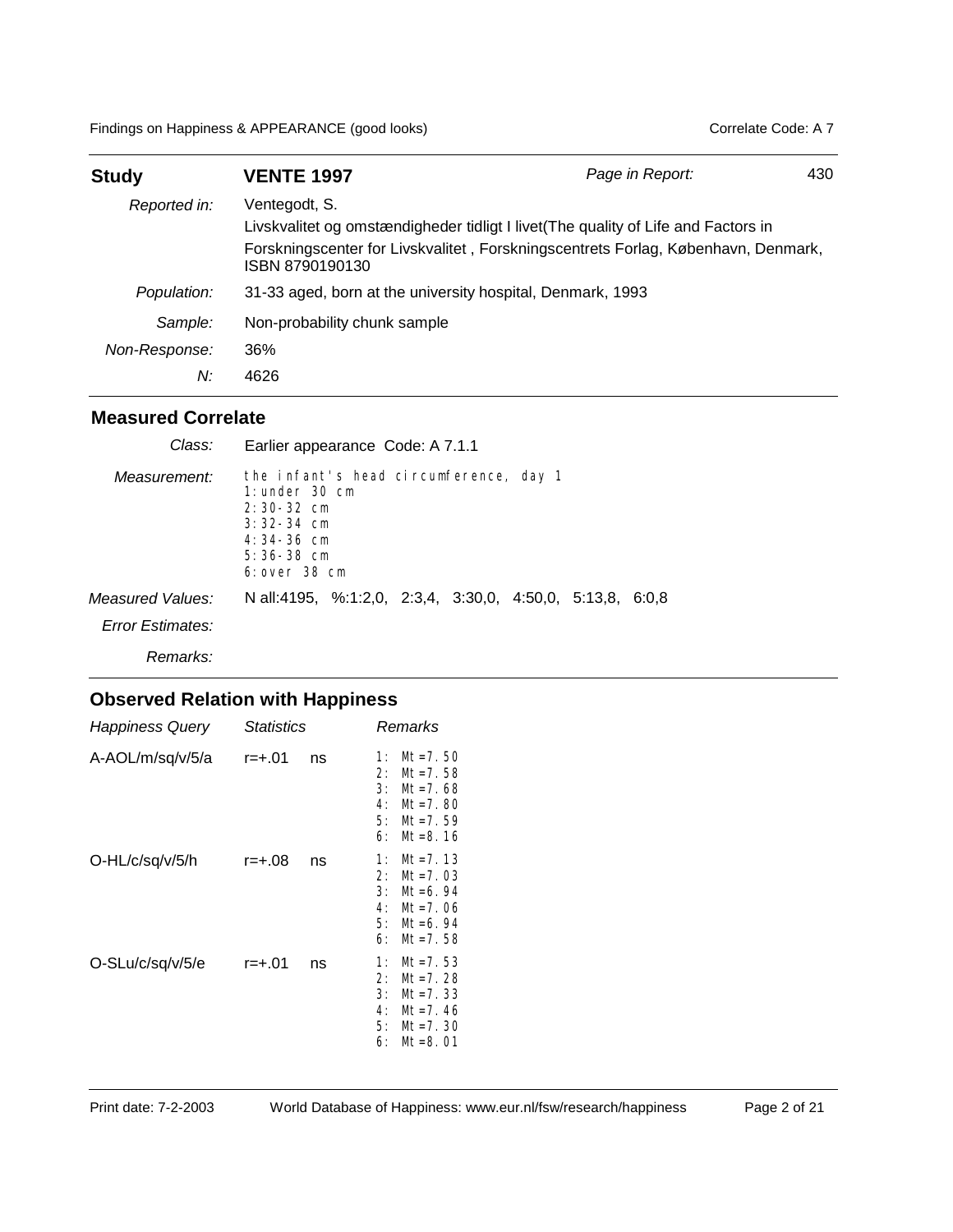| <b>Study</b>  | <b>VENTE 1997</b>                                                                                                                                                                                           | Page in Report: | 426,428 |
|---------------|-------------------------------------------------------------------------------------------------------------------------------------------------------------------------------------------------------------|-----------------|---------|
| Reported in:  | Ventegodt, S.<br>Livskvalitet og omstændigheder tidligt I livet (The quality of Life and Factors in<br>Forskningscenter for Livskvalitet, Forskningscentrets Forlag, København, Denmark,<br>ISBN 8790190130 |                 |         |
| Population:   | 31-33 aged, born at the university hospital, Denmark, 1993                                                                                                                                                  |                 |         |
| Sample:       | Non-probability chunk sample                                                                                                                                                                                |                 |         |
| Non-Response: | 36%                                                                                                                                                                                                         |                 |         |
| N:            | 4626                                                                                                                                                                                                        |                 |         |

| Class:           | Earlier appearance Code: A 7.1.1                                                                                                                                                                                                                                                                                |
|------------------|-----------------------------------------------------------------------------------------------------------------------------------------------------------------------------------------------------------------------------------------------------------------------------------------------------------------|
| Measurement:     | the infant's appearance, day 5<br>a: nothing striking<br>b: pal e<br>c: uni versal cyanose<br>d: local cyanose<br>e: j aundi ce tinge<br>f: light jaundice<br>g: mi ddl e j aundi ce<br>h: strong j aundice<br>i:edema<br>i: sign of bleeding<br>k: pathological navel<br>I: evans blue<br>m: cephalic hematoma |
| Measured Values: | N all:4255, %:a:47,0, b:7,0, c:0,3, d:3,9, e:10,8, f:13,5, g:8,7, h:3,7,<br>i:0,5, j:0,3, k:0,6, l:0,2, m:1,2                                                                                                                                                                                                   |
| Error Estimates: |                                                                                                                                                                                                                                                                                                                 |

*Remarks:*

| <b>Happiness Query</b> | <b>Statistics</b> | Remarks                                                                                                                                                                              |
|------------------------|-------------------|--------------------------------------------------------------------------------------------------------------------------------------------------------------------------------------|
| A-AOL/m/sq/v/5/a       |                   | $a: Ms=7.69$<br>b: Ms=7. 78<br>$c: Ms=7.33$<br>$d: Ms=7.91$<br>$e: Ms=7.64$<br>$f: Ms=7.85$<br>g: Ms=7. 86<br>h: $Ms=7.69$<br>i: Ms=7.39<br>i:Ms=7.66<br>$k: Ms=7.40$<br>$1:MS=6.79$ |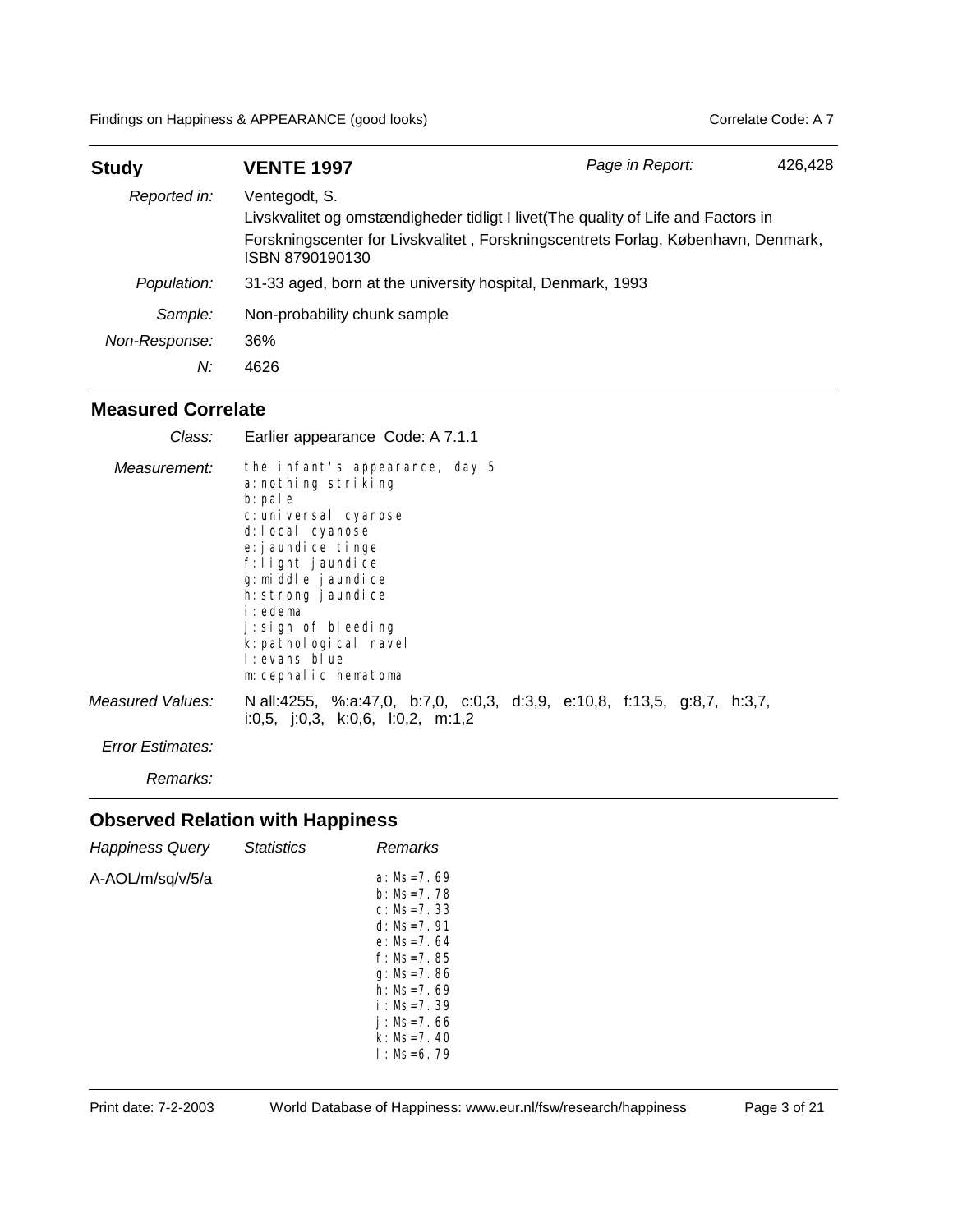|                  | $m: Ms = 7.94$                                                                                                                                                                                                      |
|------------------|---------------------------------------------------------------------------------------------------------------------------------------------------------------------------------------------------------------------|
| O-HL/c/sq/v/5/h  | $a: Ms=6.99$<br>$b: MS = 7.04$<br>$c: Ms=6.61$<br>$d: Ms=6.99$<br>$e: Ms = 7.08$<br>$f: Ms=7.03$<br>$g: Ms = 7.21$<br>$h: Ms=6.95$<br>$i:MS=6.74$<br>$j: Ms=6.84$<br>$k: Ms=6.64$<br>$1: Ms=6.43$<br>$m: Ms = 7.21$ |
| O-SLu/c/sq/v/5/e | $a: Ms=7.38$<br>$b: Ms=7.46$<br>$C: MS = 7.14$<br>$d: Ms = 7.35$<br>$e: Ms=7.46$<br>$f: Ms=7.49$<br>$g: Ms = 7.51$<br>$h: Ms=7.44$<br>$i: Ms = 7.50$<br>$j: Ms=7.84$<br>$k: Ms=6.73$<br>$1:MS=7.14$<br>$m: Ms=7.26$ |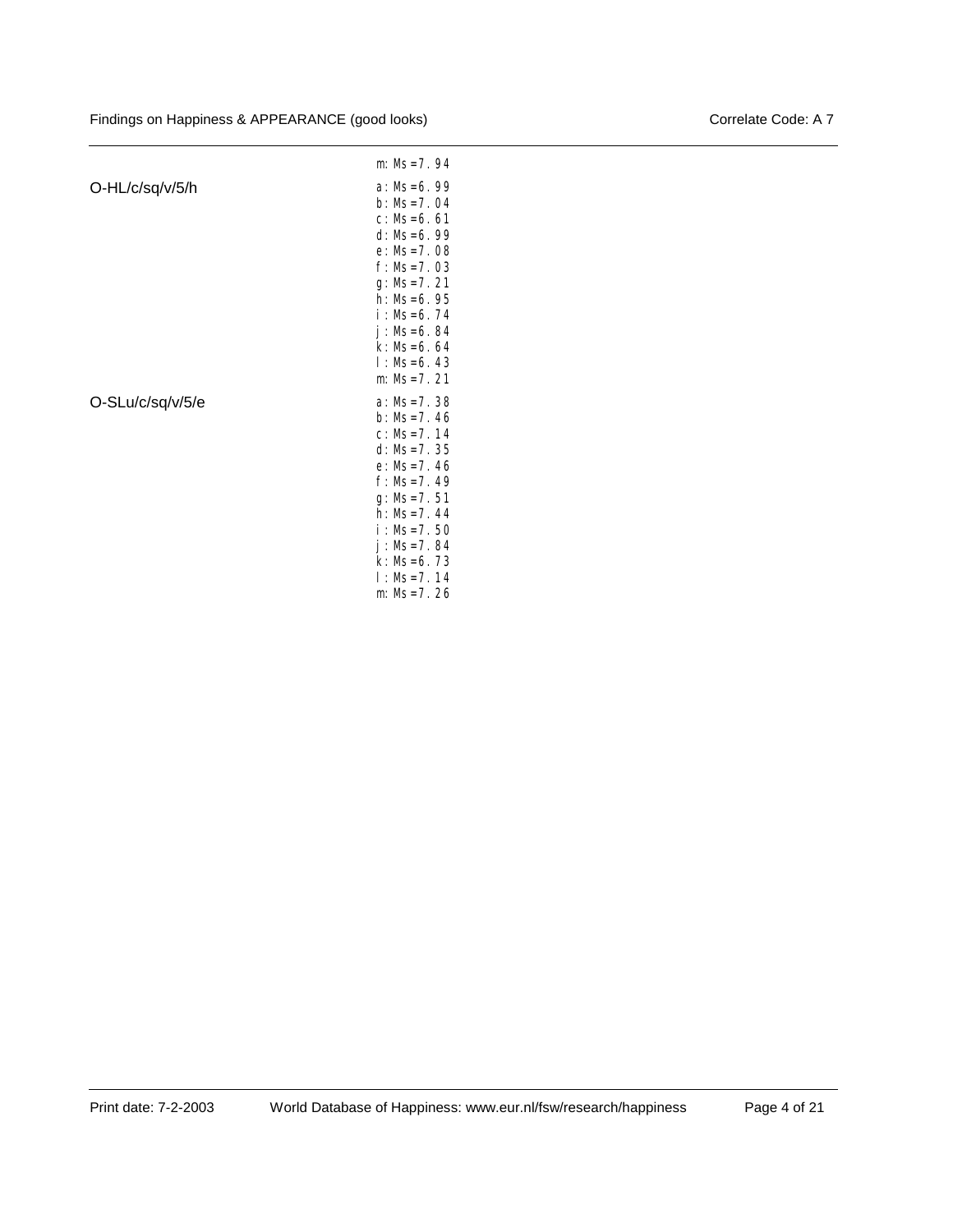| <b>Study</b>  | <b>VENTE 1997</b>                                                                                                                                                                                           | Page in Report: | 422-424 |
|---------------|-------------------------------------------------------------------------------------------------------------------------------------------------------------------------------------------------------------|-----------------|---------|
| Reported in:  | Ventegodt, S.<br>Livskvalitet og omstændigheder tidligt I livet (The quality of Life and Factors in<br>Forskningscenter for Livskvalitet, Forskningscentrets Forlag, København, Denmark,<br>ISBN 8790190130 |                 |         |
| Population:   | 31-33 aged, born at the university hospital, Denmark, 1993                                                                                                                                                  |                 |         |
| Sample:       | Non-probability chunk sample                                                                                                                                                                                |                 |         |
| Non-Response: | 36%                                                                                                                                                                                                         |                 |         |
| N:            | 4626                                                                                                                                                                                                        |                 |         |

| Class:           | Earlier appearance Code: A 7.1.1                                                                                                                                                                                                                                                                                                           |
|------------------|--------------------------------------------------------------------------------------------------------------------------------------------------------------------------------------------------------------------------------------------------------------------------------------------------------------------------------------------|
| Measurement:     | the infant's appearance, day 1<br>a: no striking abnormalities<br>b: edema, universal<br>c: edema, local<br>d: petechia, universal<br>e: petechia, local<br>f: umbilical cord<br>g: pale<br>h: uni cersal cyanosis<br>i: peripheral cyanosis<br>j: cyanosis around the mouth<br>k: cyanosis peropheral and around the mouth<br>l: jaundice |
| Measured Values: | N all:4485, %:a:58,5, b:1,4, c:3,2, d:0,2, e:3,1, f:0,2, g:4,2, h:0,4, i:5,2,<br>$i:7,5$ , $k:3,3$ , $i:12,8$                                                                                                                                                                                                                              |
| Error Estimates: |                                                                                                                                                                                                                                                                                                                                            |

*Remarks:*

| <b>Happiness Query</b> | <b>Statistics</b> | Remarks                                                                                                                                                                                                                           |
|------------------------|-------------------|-----------------------------------------------------------------------------------------------------------------------------------------------------------------------------------------------------------------------------------|
| A-AOL/m/sq/v/5/a       |                   | $Mt = 7.75$<br>a:<br>$Mt = 7.74$<br>b:<br>$c: Mt=7.36$<br>d: $Mt = 7.14$<br>$Mt = 7.86$<br>$e$ :<br>f∙<br>$Mt = 7.05$<br>$Mt = 7.44$<br>g:<br>h۰<br>$Mt = 7.20$<br>i: Mt=7.83<br>$Mt = 7.65$<br>$Mt = 7.76$<br>k۰<br>$1: Mt=7.74$ |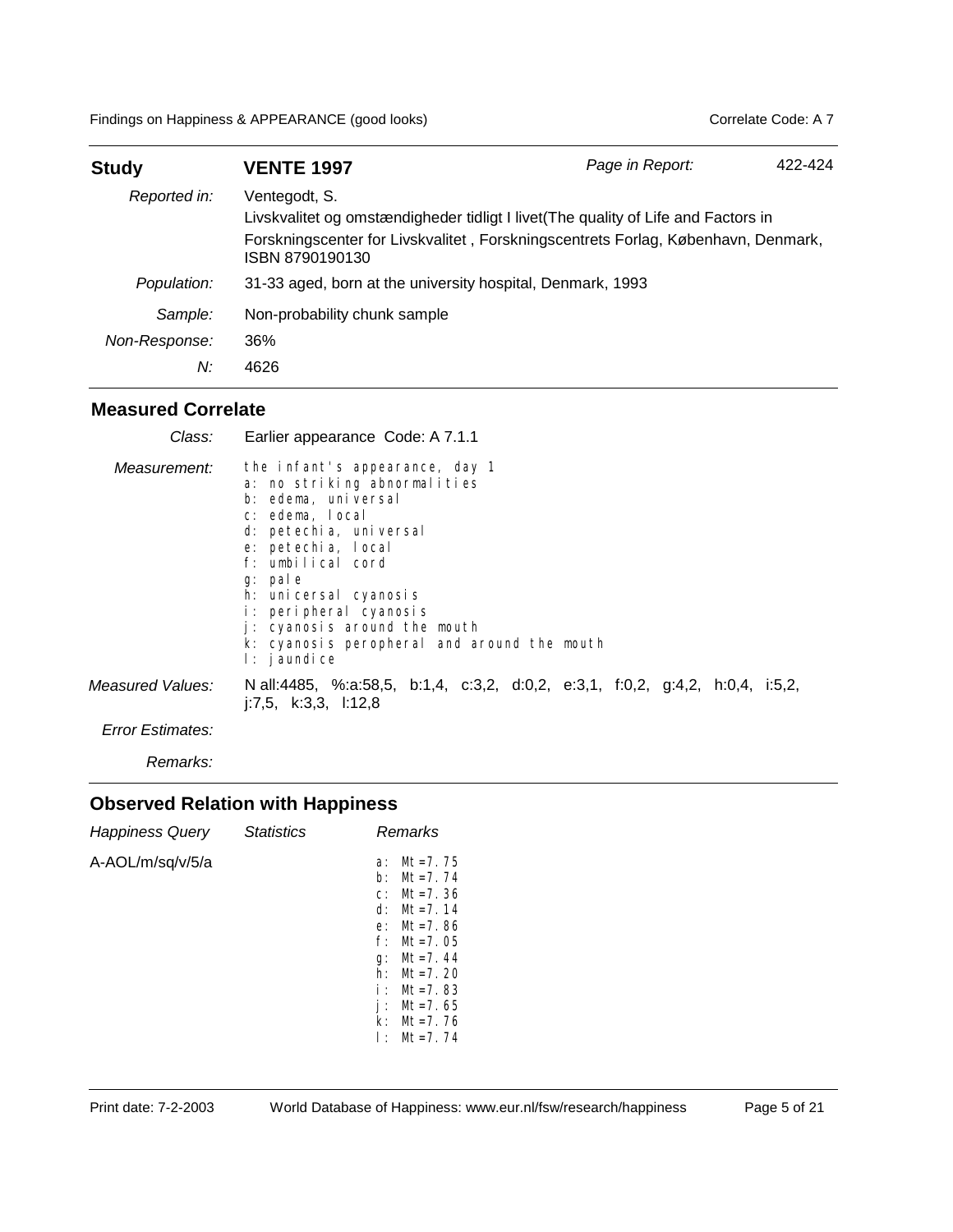#### O-HL/c/sq/v/5/h

| O-HL/c/sq/v/5/h  | a:          | $Mt = 7.03$                |
|------------------|-------------|----------------------------|
|                  | $b$ :       | $Mt = 7.21$                |
|                  | $C$ :       | $Mt = 6.70$                |
|                  | d:          | $Mt = 5.36$                |
|                  | e:          | $Mt = 7.25$                |
|                  | $f$ :       | $Mt = 5.91$                |
|                  | g:          | $Mt = 7.03$                |
|                  | h:          | $Mt = 6.61$                |
|                  | i :         | $Mt = 7.08$                |
|                  | j:          | $Mt = 6.95$                |
|                  | $k$ :       | $Mt = 7.09$                |
|                  | Ι÷          | $Mt = 6.99$                |
|                  |             |                            |
|                  | a:          | $Mt = 7.40$                |
| O-SLu/c/sq/v/5/e | b:          | $Mt = 7.66$                |
|                  | $C$ :       | $Mt = 7.15$                |
|                  | d:          | $Mt = 6.43$                |
|                  | e:          | $Mt = 7.63$                |
|                  | $f$ :       | $Mt = 5.45$                |
|                  | g:          | $Mt = 7.24$                |
|                  | h:          | $Mt = 6.33$                |
|                  | i :         | $Mt = 7.56$                |
|                  | j:          | $Mt = 7.34$                |
|                  | $k$ :<br>Ŀ. | $Mt = 7.49$<br>$Mt = 7.49$ |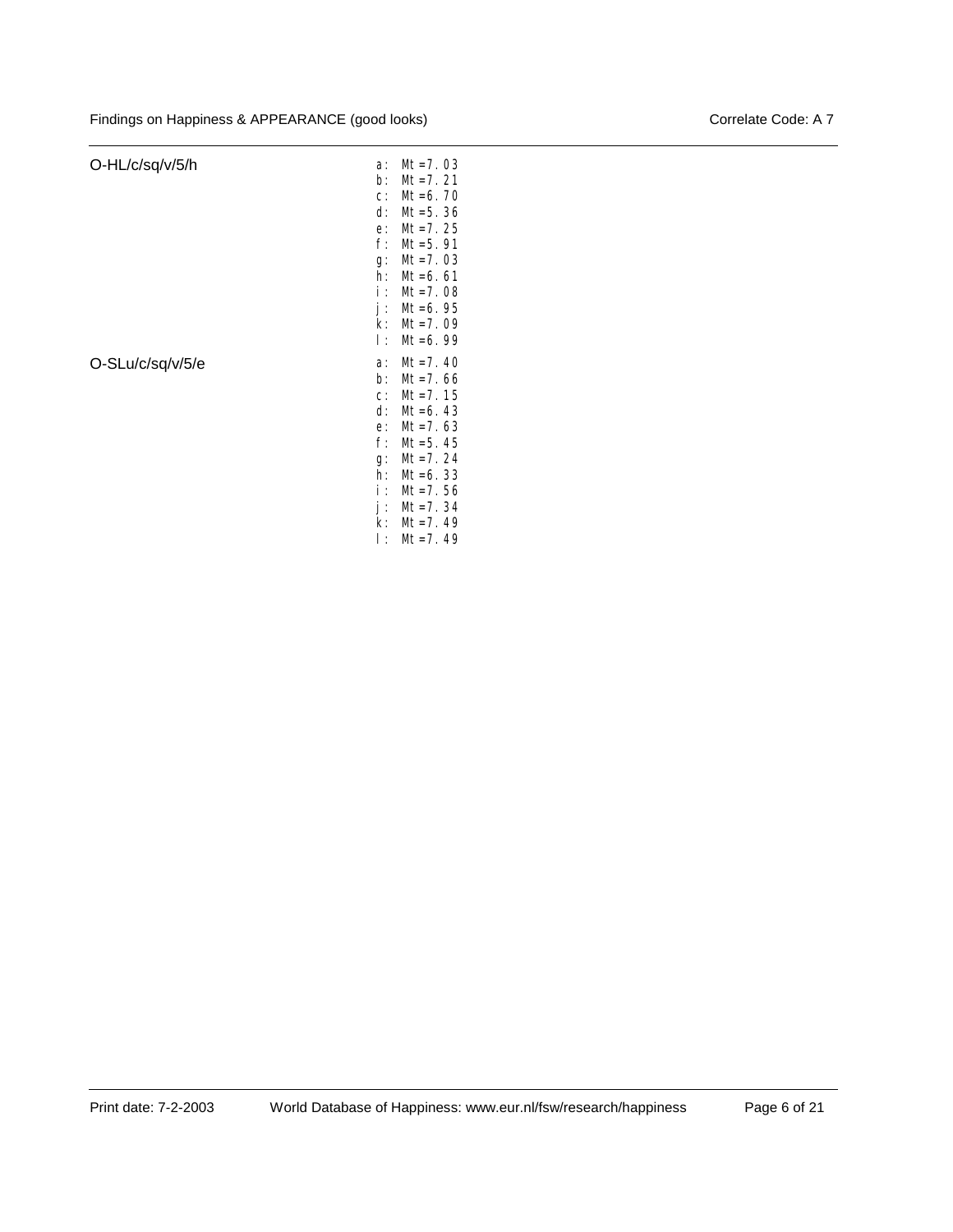Findings on Happiness & APPEARANCE (good looks) Correlate Code: A 7

| <b>Study</b>  | <b>HAES 1987</b>                                                                                                                                         | Page in Report: |  |
|---------------|----------------------------------------------------------------------------------------------------------------------------------------------------------|-----------------|--|
| Reported in:  | Haes de, J.C.J.M., Pennink, B.J.W. & Welvaart, K.<br>The distinction between affect and cognition<br>Social Indicators Research, 1987, Vol 19, p.367-378 |                 |  |
| Population:   | Early breast cancer patient, followed 11 and 18 month after treatment, The<br>Netherlands, 1981-1987                                                     |                 |  |
| Sample:       |                                                                                                                                                          |                 |  |
| Non-Response: | 17% (6 refusals<br>and one death in<br>the meantime)                                                                                                     |                 |  |
| N:            | 34                                                                                                                                                       |                 |  |

#### **Measured Correlate**

| Class:                  | Change in appearance Code: A 7.1.2                                                             |
|-------------------------|------------------------------------------------------------------------------------------------|
| Measurement:            | Perceived impact of breast-surgery, rated on a 4-point scale (see<br>de Haes & Welvaart, 1985) |
| Measured Values:        |                                                                                                |
| <b>Error Estimates:</b> |                                                                                                |
| Remarks:                | Synchronic correlations at:                                                                    |

| <b>Happiness Query</b> | <b>Statistics</b>        | <b>Remarks</b>                                                                                                                                                                                                                                                            |
|------------------------|--------------------------|---------------------------------------------------------------------------------------------------------------------------------------------------------------------------------------------------------------------------------------------------------------------------|
| A-AOL/se/sq/v/7/a      | $Beta=+.5$<br>$Beta=+.2$ | 11 months after surgery (T1)<br>Synchronic correlations at:<br>18 months after surgery (12)<br>B controlled for: Psychological complaints, pain,<br>gastro-intestinal symptoms, loss of libido,<br>activity level, fatigue, and fear of recurrence of<br>cancer and death |
| O-SLW/se/sq/?/7/a      | $Beta = +.1$             | 11 months after surgery (T1)                                                                                                                                                                                                                                              |
|                        | $Beta=+.4$               | 18 months after surgery (T2)<br>ß controlled for: Psychological complaints,<br>fatigue, gastro-intestinal symptoms, loss of<br>libido, activity level, pain, and fear of<br>recurrence of cancer and death                                                                |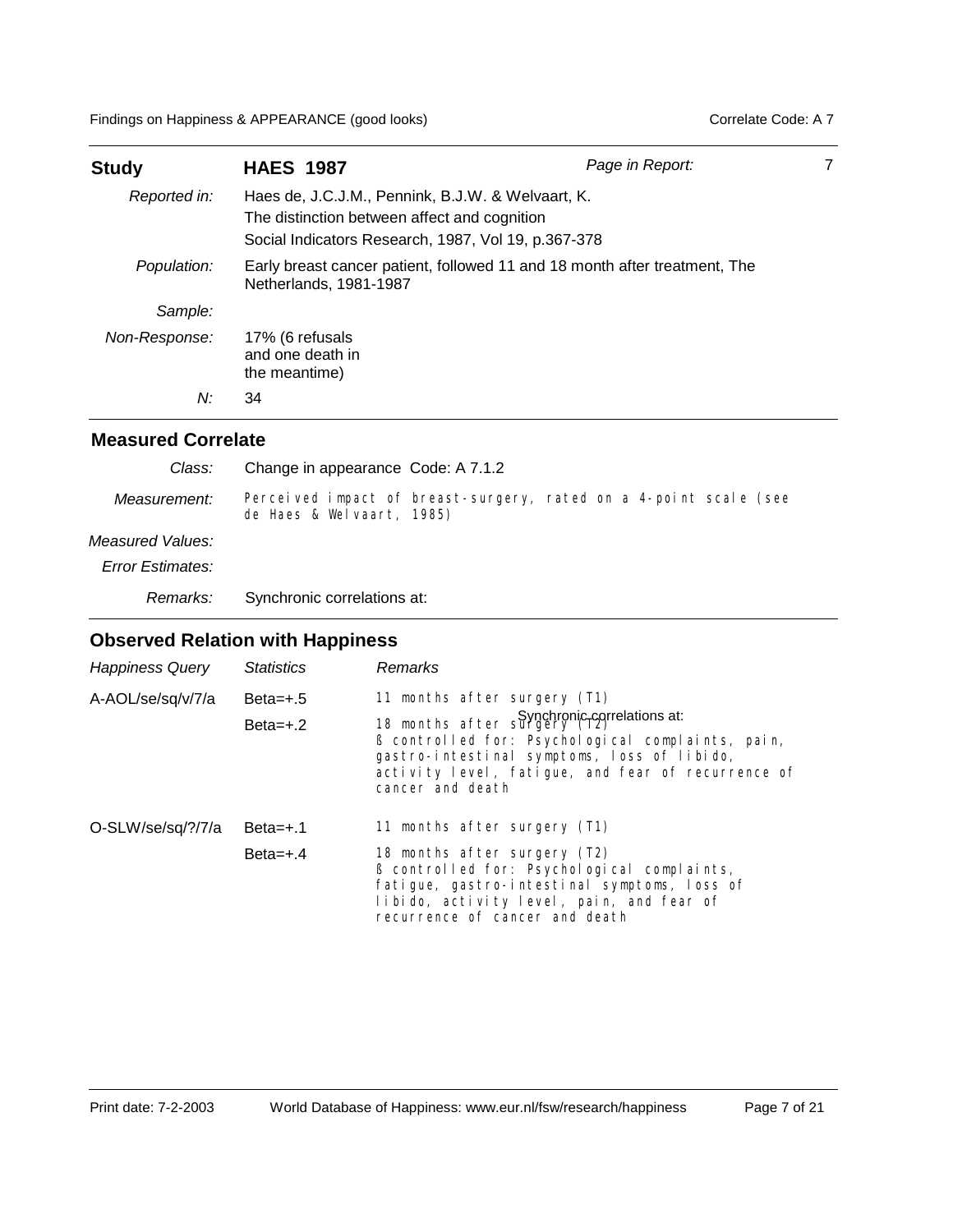| <b>Study</b>  | <b>PANDE 1971</b>                                                                                                                                             | Page in Report: | 329 |
|---------------|---------------------------------------------------------------------------------------------------------------------------------------------------------------|-----------------|-----|
| Reported in:  | Pandey, C.<br>Popularity, rebelliousness, and happiness among institutio- nalized retarded males.<br>American Journal of Mental Deficiency, 1971, p. 325-331. |                 |     |
| Population:   | Mentally retarded males, hospital, USA, 196?                                                                                                                  |                 |     |
| Sample:       |                                                                                                                                                               |                 |     |
| Non-Response: |                                                                                                                                                               |                 |     |
| N:            | 149                                                                                                                                                           |                 |     |
|               |                                                                                                                                                               |                 |     |

| Class:                  | Ratings by others Code: A 7.2.1                                                                       |
|-------------------------|-------------------------------------------------------------------------------------------------------|
| Measurement:            | Rating by staffmembers on a 7-point scale ranging from 'very<br>unattractive' to 'very good-looking'. |
| Measured Values:        |                                                                                                       |
| <b>Error Estimates:</b> |                                                                                                       |
| Remarks:                |                                                                                                       |

| <b>Happiness Query</b> | Statistics | Remarks                                                      |
|------------------------|------------|--------------------------------------------------------------|
| A-CP/g/rdn/?/7/a       | $r = +$    | Open ward : $r = +.16$ (ns)<br>Closed ward: $r = +0.34$ (01) |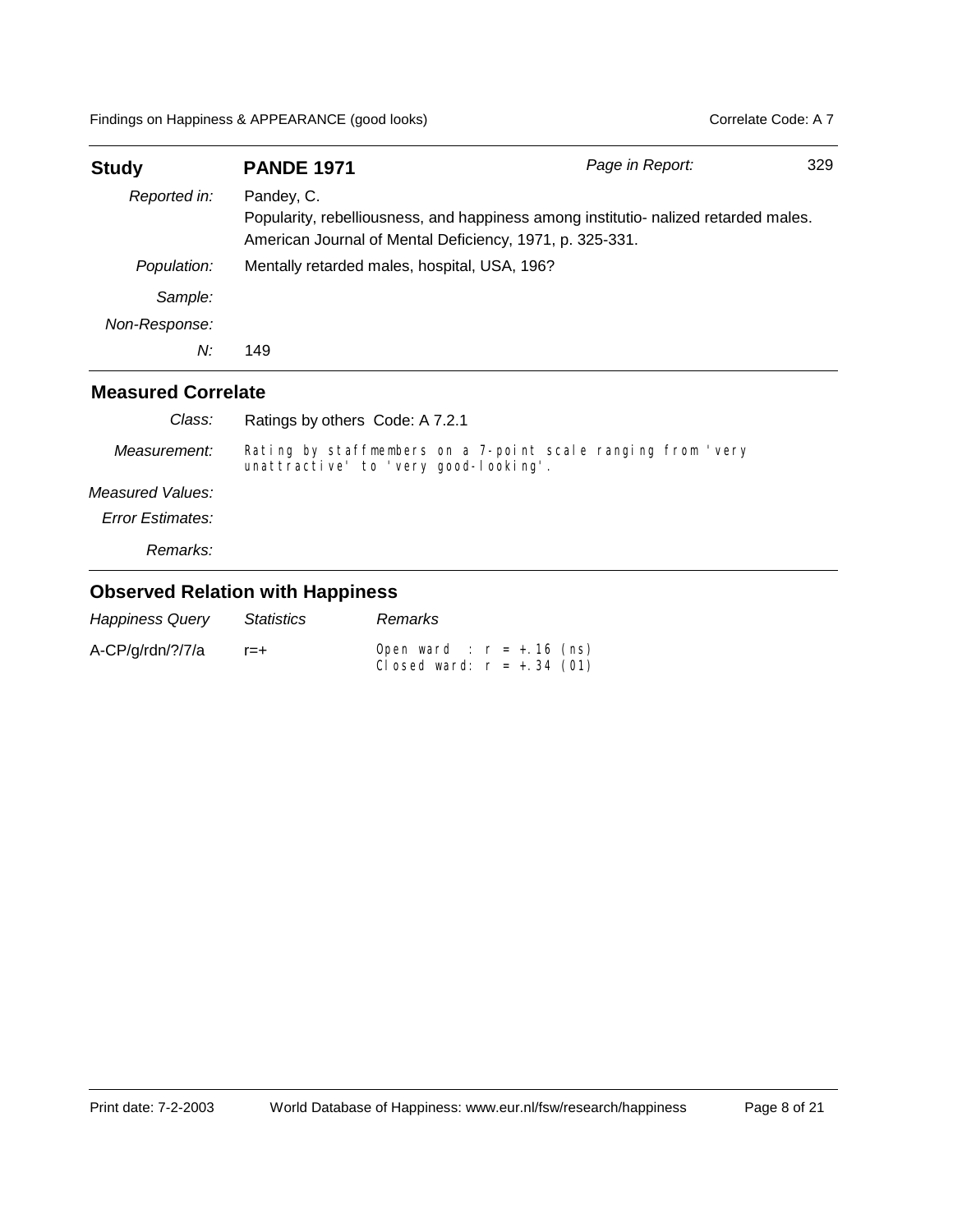| <b>Study</b>  | <b>SYMON 1937</b>                                                                                                               | Page in Report: | 292 |
|---------------|---------------------------------------------------------------------------------------------------------------------------------|-----------------|-----|
| Reported in:  | Symonds, P.M.<br>Happiness as related to problems and interests<br>Journal of Educational Psychology, 1937, vol. 28, p. 290-294 |                 |     |
| Population:   | High school pupils and college students, USA, 193?                                                                              |                 |     |
| Sample:       |                                                                                                                                 |                 |     |
| Non-Response: | ٠                                                                                                                               |                 |     |
| N:            | 1651                                                                                                                            |                 |     |

| Interest in appearance Code: A 7.3.1 |
|--------------------------------------|
| Closed question                      |
|                                      |
|                                      |
|                                      |
|                                      |

| <b>Happiness Query</b> | <b>Statistics</b> | Remarks                                                                                                                               |
|------------------------|-------------------|---------------------------------------------------------------------------------------------------------------------------------------|
| A-CP/g/sq/v/7/a        | $DM=+$            | High school students only: U-shaped curve: Those<br>reporting 'average' happiness being most interested<br>in personal attractiveness |
|                        | $SNR = +$         | High school students only: U-shaped curve: Those<br>reporting 'average' happiness being most interested<br>in personal attractiveness |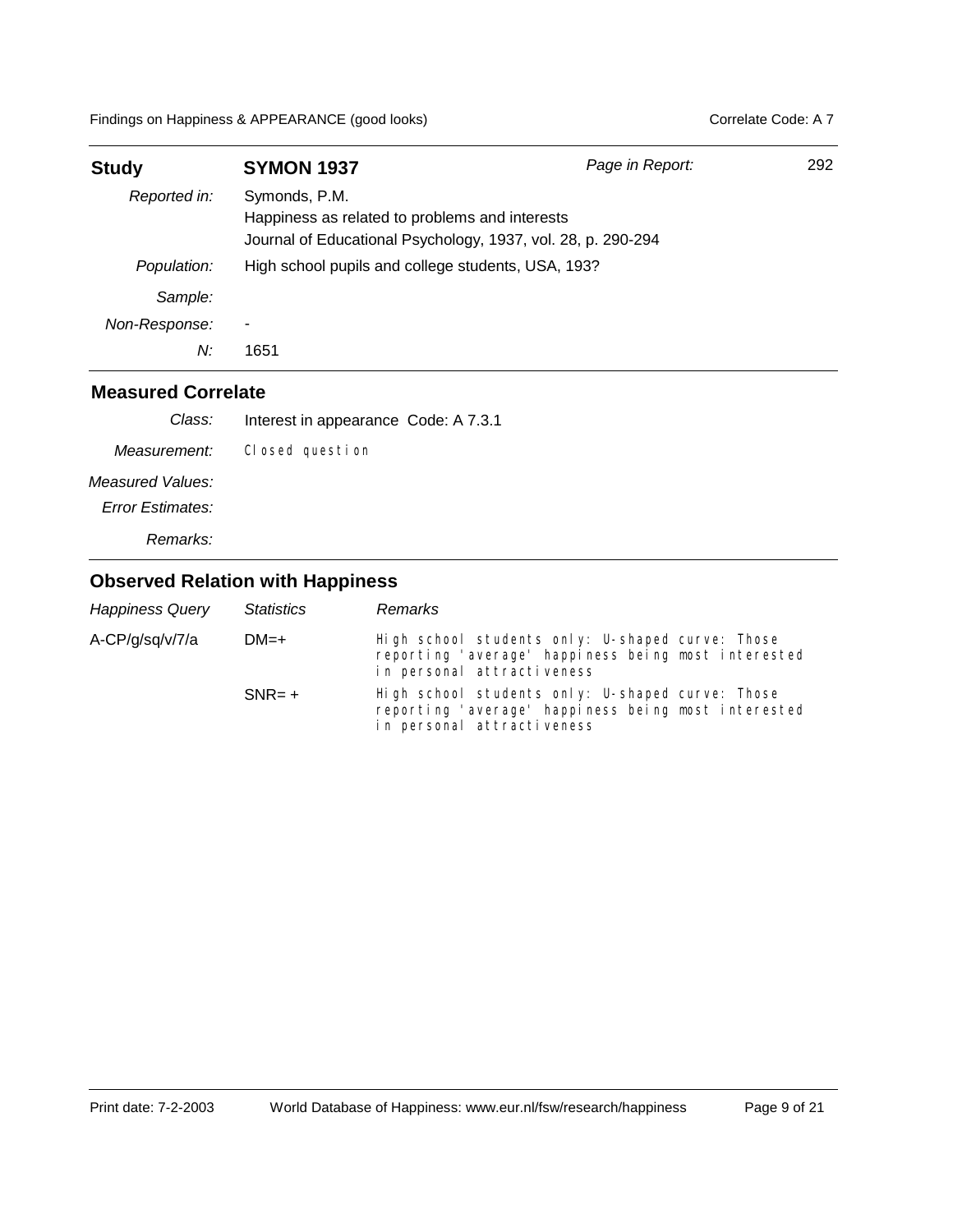| <b>Study</b>  | <b>WESSM 1956</b>                                                                                                              | Page in Report:    | 211 |
|---------------|--------------------------------------------------------------------------------------------------------------------------------|--------------------|-----|
| Reported in:  | Wessman, A.E.<br>A psychological inquiry into satisfaction and happiness<br>Unpublished doctoral dissertation, 1956, Princeton | University, U.S.A. |     |
| Population:   | 21+ aged, general public, non-institutionalized, USA, 1946                                                                     |                    |     |
| Sample:       |                                                                                                                                |                    |     |
| Non-Response: |                                                                                                                                |                    |     |
| N:            | 2377                                                                                                                           |                    |     |

| Class:                  | Interest in appearance Code: A 7.3.1                                                       |
|-------------------------|--------------------------------------------------------------------------------------------|
| Measurement:            | Open-ended question on desired personal changes:<br>0 Other changes<br>1 Changes mentioned |
| Measured Values:        |                                                                                            |
| <b>Error Estimates:</b> |                                                                                            |

*Remarks:*

| <b>Happiness Query</b> | Statistics  | <b>Remarks</b>                                               |
|------------------------|-------------|--------------------------------------------------------------|
| $O-HL/g/sq/v/3/c$      | $G=+.05$ ns | Computed for those who desire to change only<br>$(N = 1591)$ |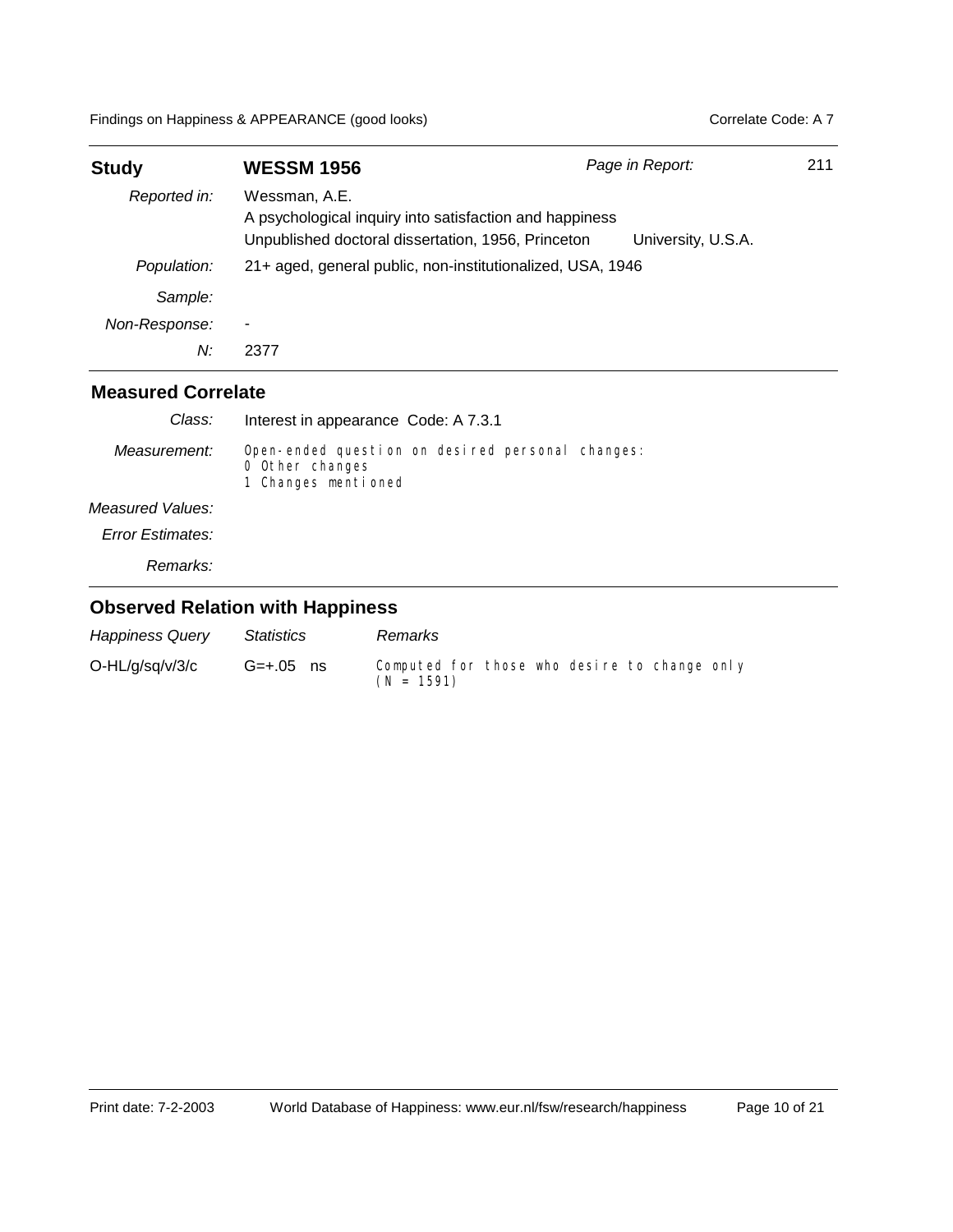| <b>Study</b>  | <b>SYMON 1937</b>                                                                                                               | Page in Report: | 292 |
|---------------|---------------------------------------------------------------------------------------------------------------------------------|-----------------|-----|
| Reported in:  | Symonds, P.M.<br>Happiness as related to problems and interests<br>Journal of Educational Psychology, 1937, vol. 28, p. 290-294 |                 |     |
| Population:   | High school pupils and college students, USA, 193?                                                                              |                 |     |
| Sample:       |                                                                                                                                 |                 |     |
| Non-Response: |                                                                                                                                 |                 |     |
| N:            | 1651                                                                                                                            |                 |     |

| Class:                  | Satisfaction with one's appearance Code: A 7.3.2 |
|-------------------------|--------------------------------------------------|
| Measurement:            | Closed question                                  |
| Measured Values:        |                                                  |
| <b>Error Estimates:</b> |                                                  |
| Remarks:                |                                                  |

| <b>Happiness Query</b> | <b>Statistics</b> | Remarks                                                                                                          |
|------------------------|-------------------|------------------------------------------------------------------------------------------------------------------|
| A-CP/g/sg/v/7/a        | $DM=+$            | High school students only: L-shaped curve:<br>significant positive relationship among unhappier<br>students only |
|                        | $SNR = +$         | High school students only: L-shaped curve:<br>significant positive relationship among unhappier<br>students only |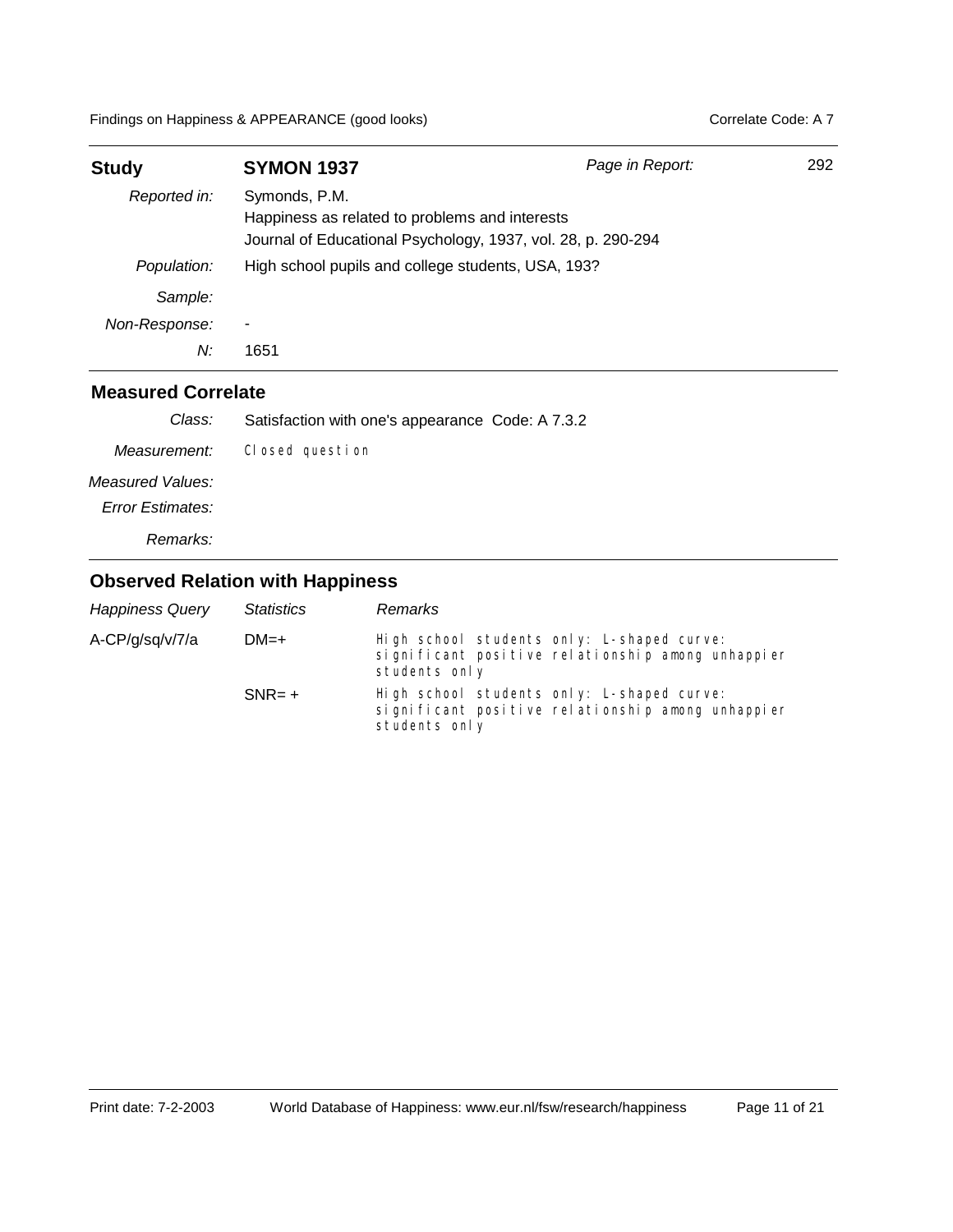| Happiness Query Code Full Text |                                                                                                                                                                                                                                                                                                                                                                                                                                                                                                                                                                                               |
|--------------------------------|-----------------------------------------------------------------------------------------------------------------------------------------------------------------------------------------------------------------------------------------------------------------------------------------------------------------------------------------------------------------------------------------------------------------------------------------------------------------------------------------------------------------------------------------------------------------------------------------------|
| A-AOL/m/sq/v/5/a               | Single direct question:<br>'How are you feeling now?'<br>5 very good<br>4 good<br>3 neither good nor poor<br>2 poor<br>1 very poor                                                                                                                                                                                                                                                                                                                                                                                                                                                            |
|                                | Original text in Danish:<br>'Hvordan har du det for tiden?<br>5 meget godt<br>4 godt<br>3 hverken godt eller darligt                                                                                                                                                                                                                                                                                                                                                                                                                                                                          |
|                                | 2 dårligt<br>1 meget dårligt                                                                                                                                                                                                                                                                                                                                                                                                                                                                                                                                                                  |
| A-AOL/se/sq/v/7/a              | Selfreport on single question                                                                                                                                                                                                                                                                                                                                                                                                                                                                                                                                                                 |
|                                | "Taken things together: how did you feel since you got ill?"<br>7 very good<br>6<br>5<br>4<br>3<br>$\overline{2}$<br>1 very bad                                                                                                                                                                                                                                                                                                                                                                                                                                                               |
| A-CP/g/rdn/?/7/a               | Rating by two independant staffmembers who were familiar with the patient.<br>7 happy<br>6<br>5<br>4<br>3<br>$\overline{2}$<br>1 depressed                                                                                                                                                                                                                                                                                                                                                                                                                                                    |
| A-CP/g/sq/v/7/a                | Selfreport on single question:                                                                                                                                                                                                                                                                                                                                                                                                                                                                                                                                                                |
| O-HL/c/sq/v/5/h                | "Check one of the following groups of adjectives which best describes you."<br>7 full of deep joy, excitedly happy, enthousiastic, thrilled<br>6 cheerful, succesful, optimistic, lighthearted<br>5 satisfied, comfortable, life goes smoothly, peaceful<br>4 contented at times and at other times discontented, life has<br>both favorable and unfavorable features<br>3 restless, impatient, uncertain, dull, cross, confined<br>2 anxious, irritated, discouraged, disappointed, discontented<br>1 gloomy, miserable, a failure, no pleasure in anything<br>Selfreport on single question |
|                                | 'How happy are you now?'                                                                                                                                                                                                                                                                                                                                                                                                                                                                                                                                                                      |

# *Appendix 1 Queries on Happiness used in reported Studies*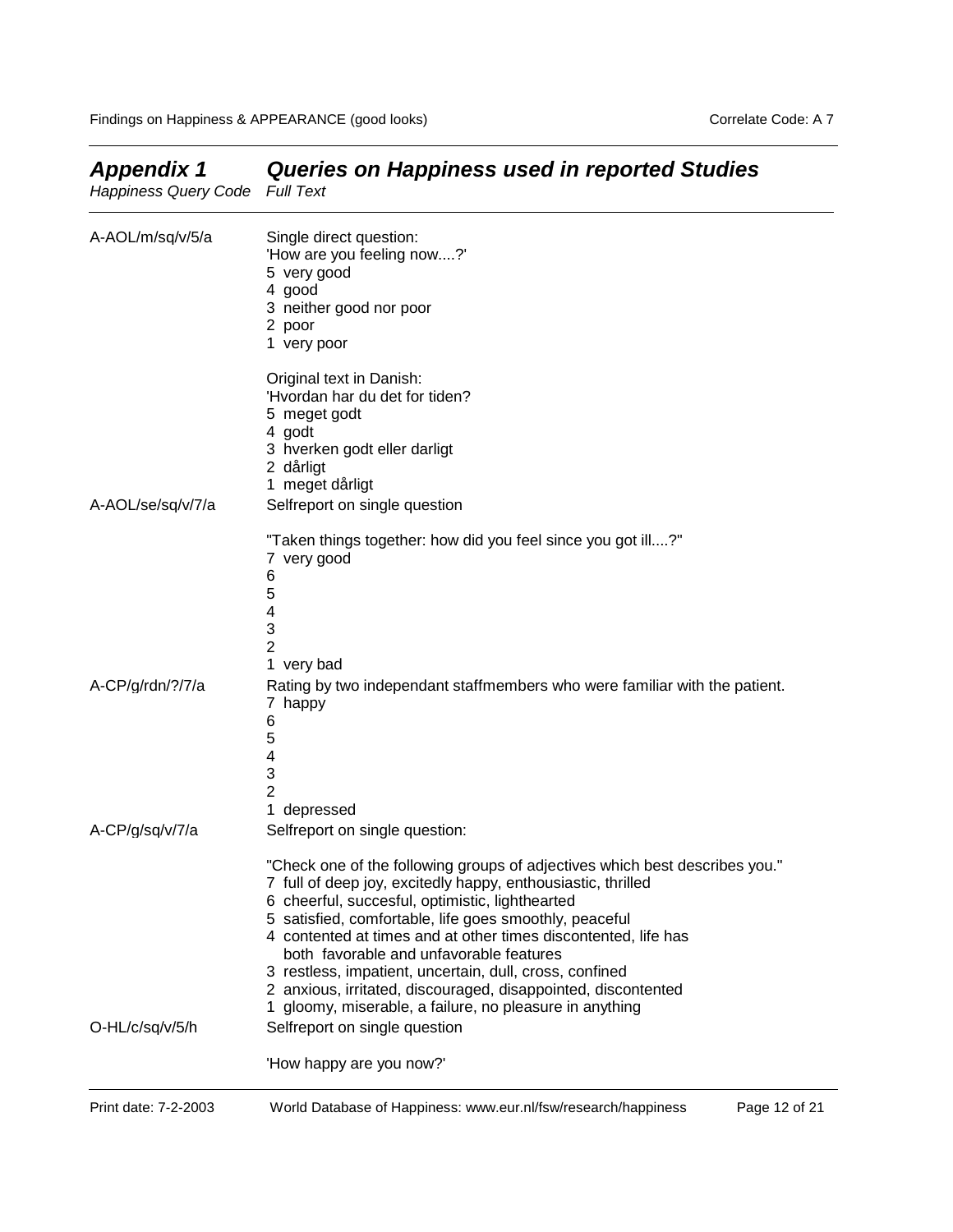|                   | 5 very happy<br>4 happy<br>3 neither happy nor unhappy<br>2 unhappy<br>1 very unhappy                                                                                                                                   |
|-------------------|-------------------------------------------------------------------------------------------------------------------------------------------------------------------------------------------------------------------------|
| O-HL/g/sq/v/3/c   | Original text in Danish:<br>'Hvor lykkelig er du for tiden?'<br>5 meget lykkelig<br>4 lykkelig<br>3 hverken eller<br>2 ullykklig<br>1 meget ullykkelig<br>Selfreport on single question:                                |
|                   | "In general, how happy would you say you are?"<br>3 very happy<br>2 fairly happy<br>1 not too happy                                                                                                                     |
| O-SLu/c/sq/v/5/e  | Selfreport on single question:                                                                                                                                                                                          |
|                   | 'How satisfied are you with your life now?'<br>5 very satisfied<br>2 satisfied<br>3 neither satisfied nor dissatisfied<br>2 dissatisfied<br>1 very dissatisfied                                                         |
| O-SLW/se/sq/?/7/a | Original text in Danish:<br>'Hvor tilfreds er du med dit liv for tiden?'<br>5 meget tilfreds<br>4 tilfreds<br>3 hverken tilfreds eller utilfreds<br>2 utilfreds<br>1 meget utilfreds<br>Selfreport on single question : |
|                   | "How satisfied are you about your life as a whole since that time?" (onset of<br>disease)<br>very satisfied<br>7<br>6<br>5<br>4<br>3<br>$\overline{2}$                                                                  |
|                   | 1<br>very dissatisfied                                                                                                                                                                                                  |

On the web you will find an overview of valid queries on happiness and an explanation of the classification used. Go to: www.eur.nl/fsw/research/happiness/hap\_quer/hqi\_fp.htm. This is the introductary text to the Catalog of Happiness Queries.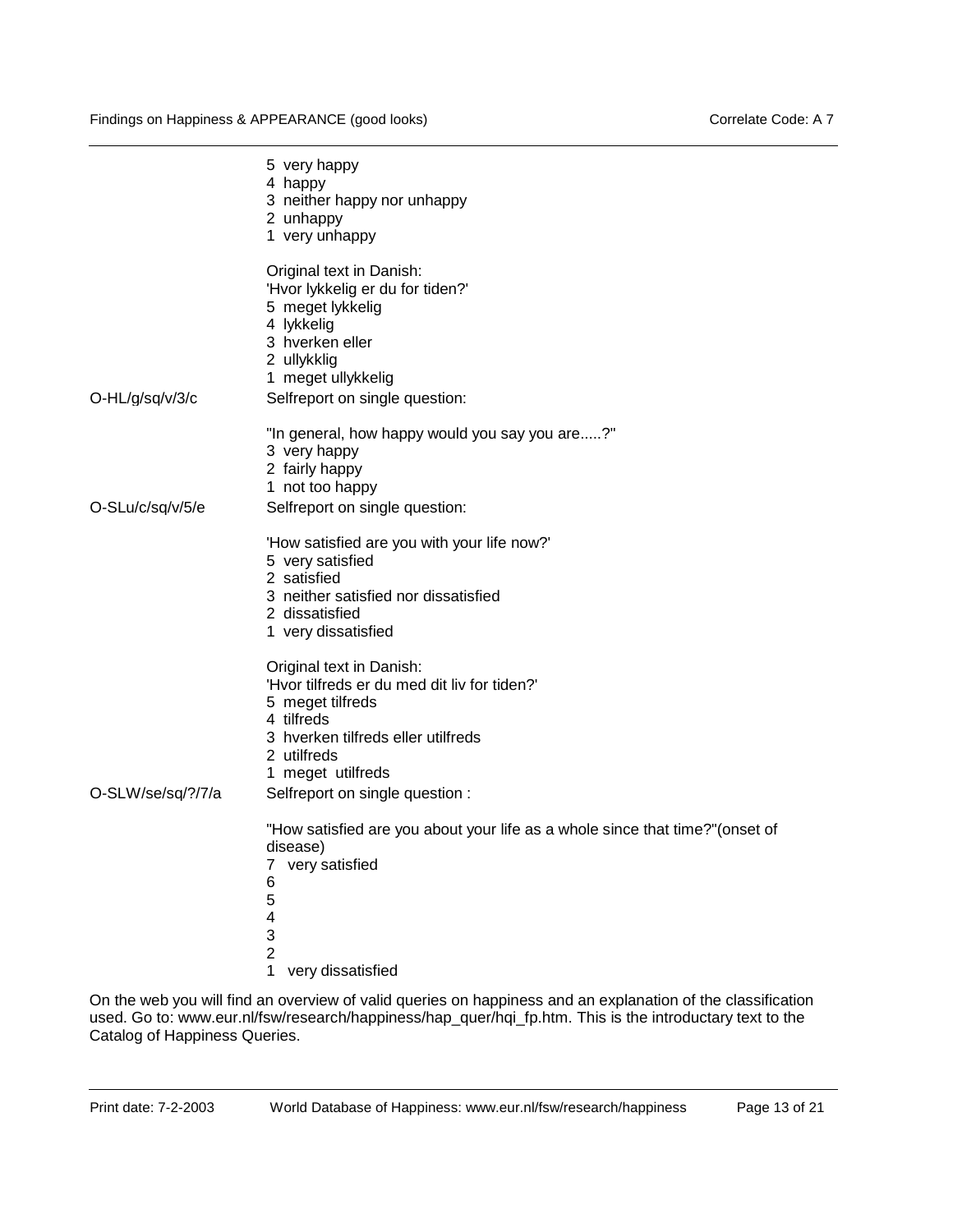| <b>Beta</b><br>(B) STANDARDIZED REGRESSION COEFFICIENT<br>Type: test statistic.<br>Measurement level: Correlates: all metric, Happinessl: metric.<br>Range: [-1 ; +1]<br>Meaning:<br>beta > 0 « a higher correlate level corresponds with, on an average, higher happiness<br>rating.<br>beta $< 0$ « a higher correlate level corresponds with, on an average, lower happiness<br>rating.<br>$beta = 0$ « no correlation.<br>beta = $+1$ or -1 « perfect correlation.<br><b>DIFFERENCE of MEANS</b><br>Type: descriptive statistic only.<br>Measurement level: Correlate: dichotomous, Happiness: metric<br>Range: depending on the happiness rating scale of the author; range symmetric about<br>zero.<br>Meaning: the difference of the mean happiness, as measured on the author's rating<br>scale, between the two correlate levels.<br><b>GOODMAN &amp; Kruskal's GAMMA</b><br>G<br>Type: test statistic<br>Measurement level: Correlate: ordinal, Happinessl: ordinal<br>Range: [-1; +1]<br>Meaning:<br>$G = 0$ « no rank correlation<br>$G = +1$ « strongest possible rank correlation, where high correlate values correspond<br>with high happiness ratings.<br>$G = -1$ « strongest possible rank correlation, where high correlate values correspond<br>with low happiness ratings.<br>PRODUCT-MOMENT CORRELATION COEFFICIENT (Also "Pearson's correlation<br>r<br>coefficient' or simply 'correlation coefficient')<br>Type: test statistic.<br>Measurement level: Correlate: metric, Happiness: metric<br>Range: [-1; +1]<br>Meaning:<br>$r = 0$ « no correlation,<br>r = 1 « perfect correlation, where high correlate values correspond with high happiness<br>values, and<br>$r = -1$ « perfect correlation, where high correlate values correspond with low happiness<br>values.<br><b>Statistic Not Reported</b><br><b>SNR</b> | Symbol | Explanation |
|----------------------------------------------------------------------------------------------------------------------------------------------------------------------------------------------------------------------------------------------------------------------------------------------------------------------------------------------------------------------------------------------------------------------------------------------------------------------------------------------------------------------------------------------------------------------------------------------------------------------------------------------------------------------------------------------------------------------------------------------------------------------------------------------------------------------------------------------------------------------------------------------------------------------------------------------------------------------------------------------------------------------------------------------------------------------------------------------------------------------------------------------------------------------------------------------------------------------------------------------------------------------------------------------------------------------------------------------------------------------------------------------------------------------------------------------------------------------------------------------------------------------------------------------------------------------------------------------------------------------------------------------------------------------------------------------------------------------------------------------------------------------------------------------------------------------------------------------------|--------|-------------|
|                                                                                                                                                                                                                                                                                                                                                                                                                                                                                                                                                                                                                                                                                                                                                                                                                                                                                                                                                                                                                                                                                                                                                                                                                                                                                                                                                                                                                                                                                                                                                                                                                                                                                                                                                                                                                                                    |        |             |
|                                                                                                                                                                                                                                                                                                                                                                                                                                                                                                                                                                                                                                                                                                                                                                                                                                                                                                                                                                                                                                                                                                                                                                                                                                                                                                                                                                                                                                                                                                                                                                                                                                                                                                                                                                                                                                                    |        |             |
|                                                                                                                                                                                                                                                                                                                                                                                                                                                                                                                                                                                                                                                                                                                                                                                                                                                                                                                                                                                                                                                                                                                                                                                                                                                                                                                                                                                                                                                                                                                                                                                                                                                                                                                                                                                                                                                    |        |             |
|                                                                                                                                                                                                                                                                                                                                                                                                                                                                                                                                                                                                                                                                                                                                                                                                                                                                                                                                                                                                                                                                                                                                                                                                                                                                                                                                                                                                                                                                                                                                                                                                                                                                                                                                                                                                                                                    | DM     |             |
|                                                                                                                                                                                                                                                                                                                                                                                                                                                                                                                                                                                                                                                                                                                                                                                                                                                                                                                                                                                                                                                                                                                                                                                                                                                                                                                                                                                                                                                                                                                                                                                                                                                                                                                                                                                                                                                    |        |             |
|                                                                                                                                                                                                                                                                                                                                                                                                                                                                                                                                                                                                                                                                                                                                                                                                                                                                                                                                                                                                                                                                                                                                                                                                                                                                                                                                                                                                                                                                                                                                                                                                                                                                                                                                                                                                                                                    |        |             |
|                                                                                                                                                                                                                                                                                                                                                                                                                                                                                                                                                                                                                                                                                                                                                                                                                                                                                                                                                                                                                                                                                                                                                                                                                                                                                                                                                                                                                                                                                                                                                                                                                                                                                                                                                                                                                                                    |        |             |
|                                                                                                                                                                                                                                                                                                                                                                                                                                                                                                                                                                                                                                                                                                                                                                                                                                                                                                                                                                                                                                                                                                                                                                                                                                                                                                                                                                                                                                                                                                                                                                                                                                                                                                                                                                                                                                                    |        |             |
|                                                                                                                                                                                                                                                                                                                                                                                                                                                                                                                                                                                                                                                                                                                                                                                                                                                                                                                                                                                                                                                                                                                                                                                                                                                                                                                                                                                                                                                                                                                                                                                                                                                                                                                                                                                                                                                    |        |             |
|                                                                                                                                                                                                                                                                                                                                                                                                                                                                                                                                                                                                                                                                                                                                                                                                                                                                                                                                                                                                                                                                                                                                                                                                                                                                                                                                                                                                                                                                                                                                                                                                                                                                                                                                                                                                                                                    |        |             |
|                                                                                                                                                                                                                                                                                                                                                                                                                                                                                                                                                                                                                                                                                                                                                                                                                                                                                                                                                                                                                                                                                                                                                                                                                                                                                                                                                                                                                                                                                                                                                                                                                                                                                                                                                                                                                                                    |        |             |
|                                                                                                                                                                                                                                                                                                                                                                                                                                                                                                                                                                                                                                                                                                                                                                                                                                                                                                                                                                                                                                                                                                                                                                                                                                                                                                                                                                                                                                                                                                                                                                                                                                                                                                                                                                                                                                                    |        |             |
|                                                                                                                                                                                                                                                                                                                                                                                                                                                                                                                                                                                                                                                                                                                                                                                                                                                                                                                                                                                                                                                                                                                                                                                                                                                                                                                                                                                                                                                                                                                                                                                                                                                                                                                                                                                                                                                    |        |             |
|                                                                                                                                                                                                                                                                                                                                                                                                                                                                                                                                                                                                                                                                                                                                                                                                                                                                                                                                                                                                                                                                                                                                                                                                                                                                                                                                                                                                                                                                                                                                                                                                                                                                                                                                                                                                                                                    |        |             |

# *Appendix 2 Statistics used in reported studies*

On the web you will find a text explaining the statistics used in more detail. Go to: www.eur.nl/fsw/research/happiness/hap\_cor/cor\_fp.htm. This is the introductory text to the Catalog of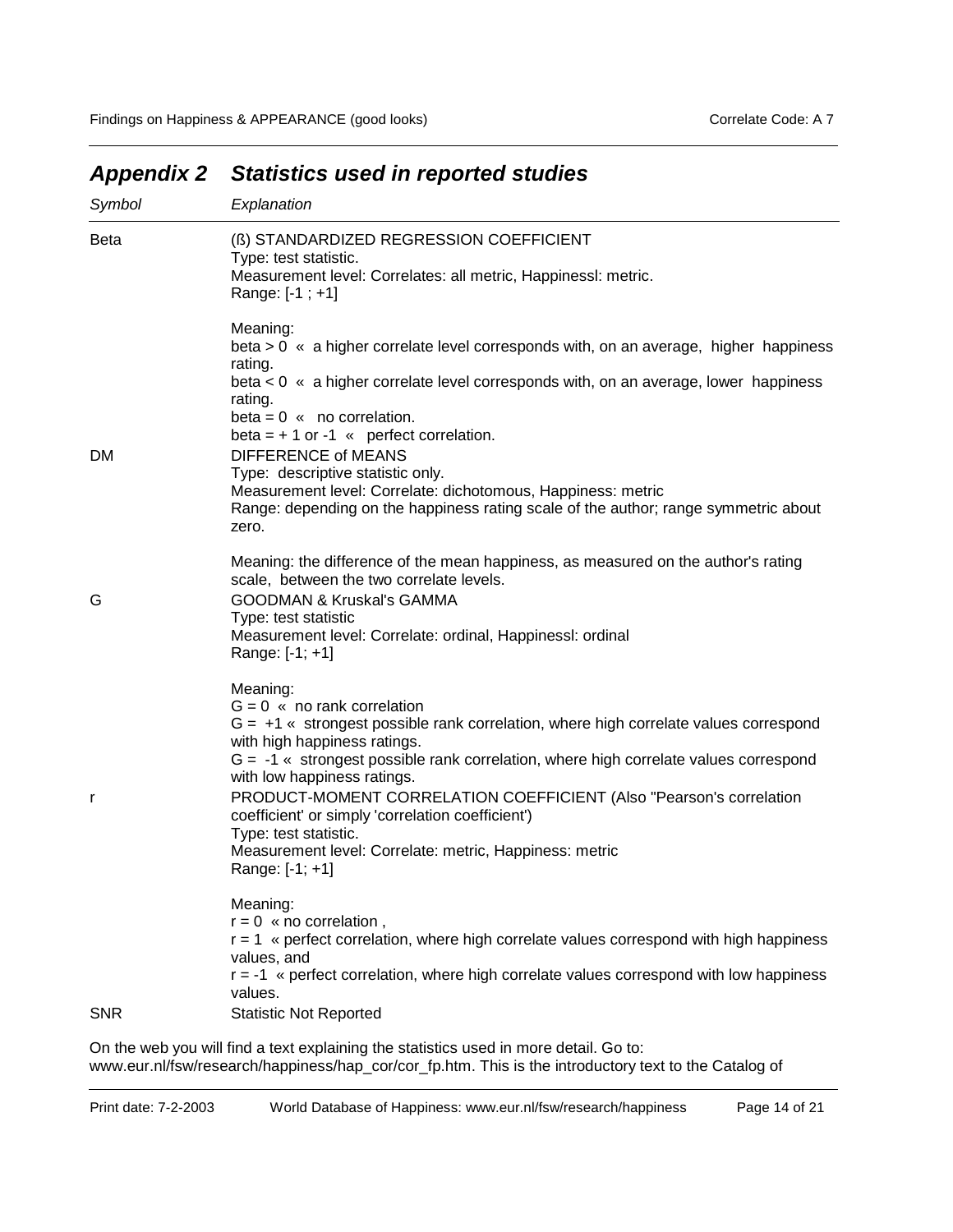Correlational Findings. An overview of all statistics is in chapter 4.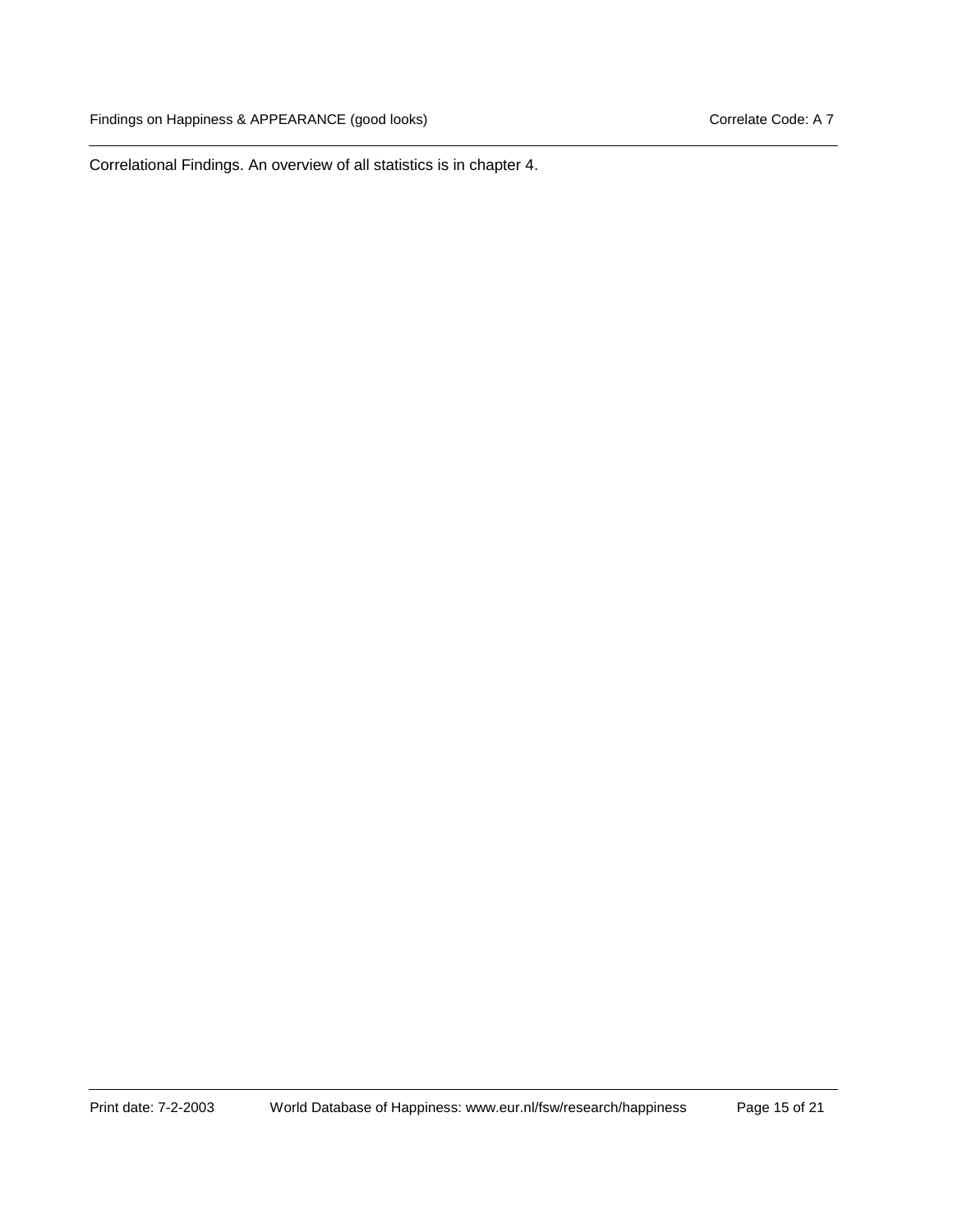## *Appendix 3: About the World Database of Happiness*

The World Database of Happiness is an ongoing register of scientific research on subjective appreciation of life. It brings together findings that are scattered throughout many studies and provides a basis for synthetic analysis. The research literature is processed as follows:

| Literature on happiness                                  |                    |                              |                                |
|----------------------------------------------------------|--------------------|------------------------------|--------------------------------|
| Selection                                                |                    | on subject                   |                                |
|                                                          | Bibliography (1)   |                              |                                |
|                                                          | Directory (2)      |                              |                                |
| <b>Selection of Emperical studies</b>                    |                    |                              | Selection on valid measurement |
|                                                          |                    | <b>Happiness Queries (3)</b> |                                |
|                                                          | Testbank           |                              |                                |
| Abstracting                                              | and classification |                              | of findings                    |
| <b>Distributional Findings</b>                           |                    |                              | <b>Correlational Findings</b>  |
| How happy people are                                     |                    |                              | What goes with happiness       |
| o Happiness in Nations (4)<br>o Happiness in Publics (6) |                    |                              |                                |

- **1** BIBLIOGRAPHY OF HAPPINESS Presents all contemporary scientific publications. Detailed subjectclassification. Current contents: 3422 titles, mainly in English.
- **2** DIRECTORY OF INVESTIGATORS Names and addresses of most authors on the subject. Enumerates years of publication. Current contents: 5818 names and 3073 addresses. Part of Bibliography.
- **3** CATALOG OF HAPPINESS QUERIES (testbank) Presents all indicators that tap happiness as defined here. Current content: 522 measures, mostly single questions. Queries are classified by focus, time reference, mode of observation, rating and wording.
- **4** CATALOG OF HAPPINESS IN NATIONS Presents distributional research findings, in particular responses to questions on happiness in national survey studies. Allows comparison across time and nations. Current content: 1889 surveys in 112 nations, 1946-2000.
- **5** CATALOG OF HAPPINESS IN PUBLICS Distributional findings on happiness in special publics within nations, such as aged people. Current contents: 705 studies. Part of Catalog of Correlational Findings.
- **6** CATALOG OF CORRELATIONAL FINDINGS Presents abstracts of correlational research findings. Detailed subject-classification. Allows comparison through time and across nations. Current contents: 7476 findings from 705 studies in 140 nations, 1911-2000.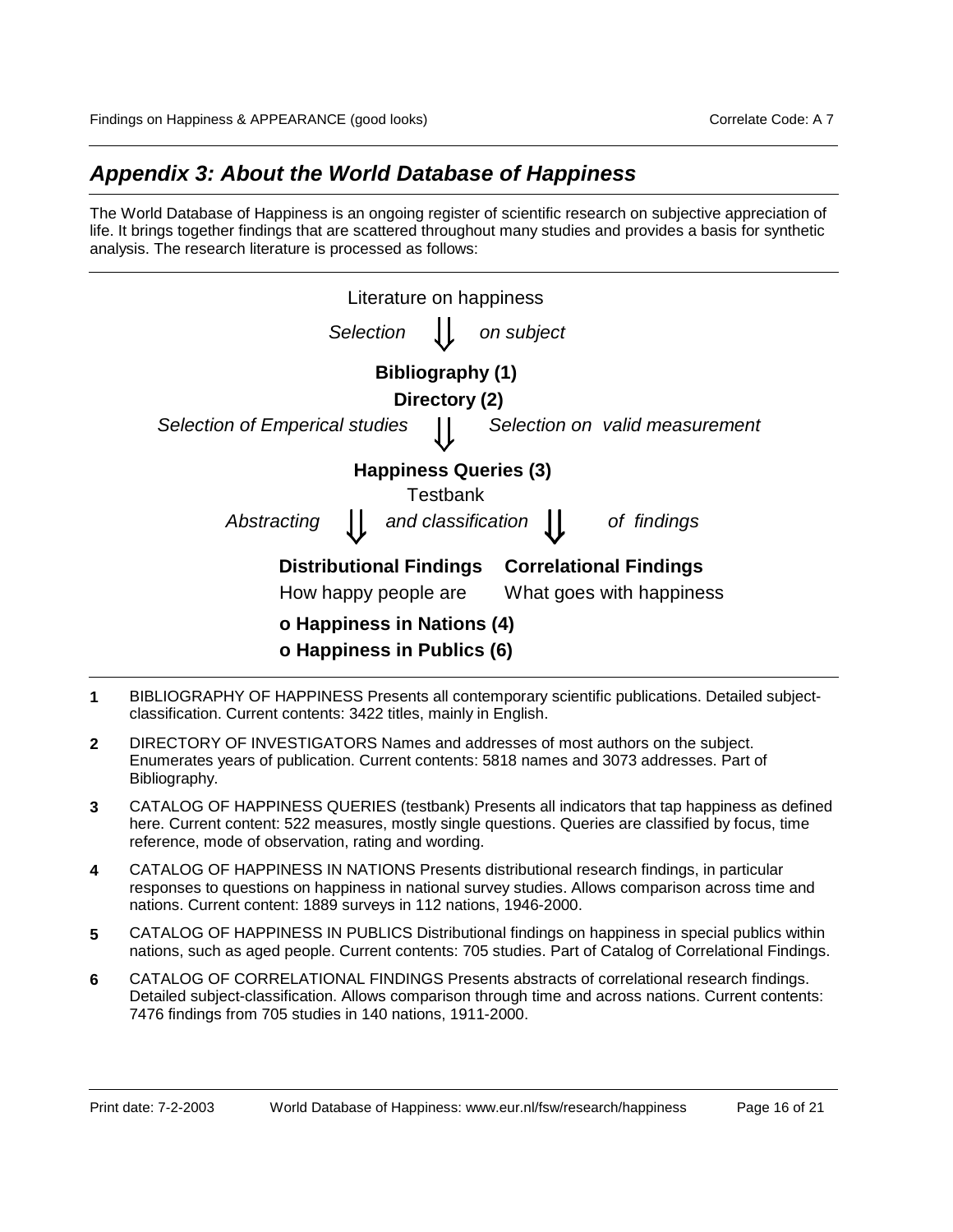|                 |                                                                 | <b>Number of Studies</b> |
|-----------------|-----------------------------------------------------------------|--------------------------|
| Main Category's | <b>Category Name</b>                                            | in this Category         |
| A 1             | ACTIVITY LEVEL (how much one does)                              | 53                       |
| A <sub>2</sub>  | <b>ACTIVITY PATTERN (what one does)</b>                         | $\overline{7}$           |
| A <sub>3</sub>  | <b>AFFECTIVE LIFE</b>                                           | 31                       |
| A <sub>4</sub>  | AGE                                                             | 279                      |
| A 5             | <b>AGGRESSION</b>                                               | 11                       |
| A6              | <b>ANOMY</b>                                                    | 30                       |
| A7              | APPEARANCE (good looks)                                         | 8                        |
| A <sub>8</sub>  | <b>ATTITUDES</b>                                                | 4                        |
| A 9             | AUTHORITARIANISM                                                | $\overline{\mathbf{4}}$  |
| <b>B3</b>       | <b>BODY</b>                                                     | 66                       |
| C <sub>1</sub>  | <b>CHILDREN 1:</b>                                              | 4                        |
| C <sub>10</sub> | <b>CREATIVENESS</b>                                             | 6                        |
| C 11            | <b>CULTURE (Arts and Sciences)</b>                              | $\,6$                    |
| C <sub>2</sub>  | <b>CHILDREN: WANT FOR (Parental aspirations)</b>                | 6                        |
| C <sub>3</sub>  | CHILDREN: HAVING (parental status)                              | 145                      |
| C <sub>4</sub>  | <b>CHILDREN's CHARACTERISTICS</b>                               | 19                       |
| C <sub>5</sub>  | <b>CHILDREN: RELATION WITH</b>                                  | 8                        |
| C <sub>6</sub>  | CHILDREN: REARING (parental behavior)                           | 11                       |
| C <sub>7</sub>  | <b>COMMUNAL LIVING</b>                                          | $\overline{1}$           |
| C <sub>8</sub>  | <b>CONCERNS</b>                                                 | 15                       |
| C <sub>9</sub>  | <b>COPING</b>                                                   | 27                       |
| D <sub>1</sub>  | DAILY JOYS & HASSLES                                            | $\overline{4}$           |
| E 1             | <b>EDUCATION</b>                                                | 243                      |
| E <sub>2</sub>  | <b>EMPLOYMENT</b>                                               | 180                      |
| E 3             | <b>ETHNICITY</b>                                                | 63                       |
| E 4             | <b>EXPRESSIVE BEHAVIOR</b>                                      | 10                       |
| F <sub>1</sub>  | FAMILY OF ORIGIN (earlier family for adults, current for young) | 195                      |
| F <sub>2</sub>  | <b>FAMILY OF PROCREATION</b>                                    | 42                       |
| F <sub>3</sub>  | <b>FAMILY OF RELATIVES</b>                                      | 145                      |
| F4              | <b>FARMING</b>                                                  | 30                       |
| F <sub>5</sub>  | <b>FREEDOM</b>                                                  | 24                       |
| F <sub>6</sub>  | <b>FRIENDSHIP</b>                                               | 123                      |
| G 1             | <b>GENDER</b>                                                   | 252                      |
| G <sub>2</sub>  | <b>GRIEF</b>                                                    | 1                        |
| H 10            | <b>HOPE</b>                                                     | 3                        |
| H 11            | HOUSEHOLD: COMPOSITION                                          | 90                       |
| H 12            | <b>HOUSEHOLD: WORK</b>                                          | 10                       |
| H 13            | <b>HOUSING</b>                                                  | 75                       |
| H <sub>2</sub>  | <b>HANDICAP</b>                                                 | 13                       |

# *Appendix 4 Further Findings in the World Database of Happiness*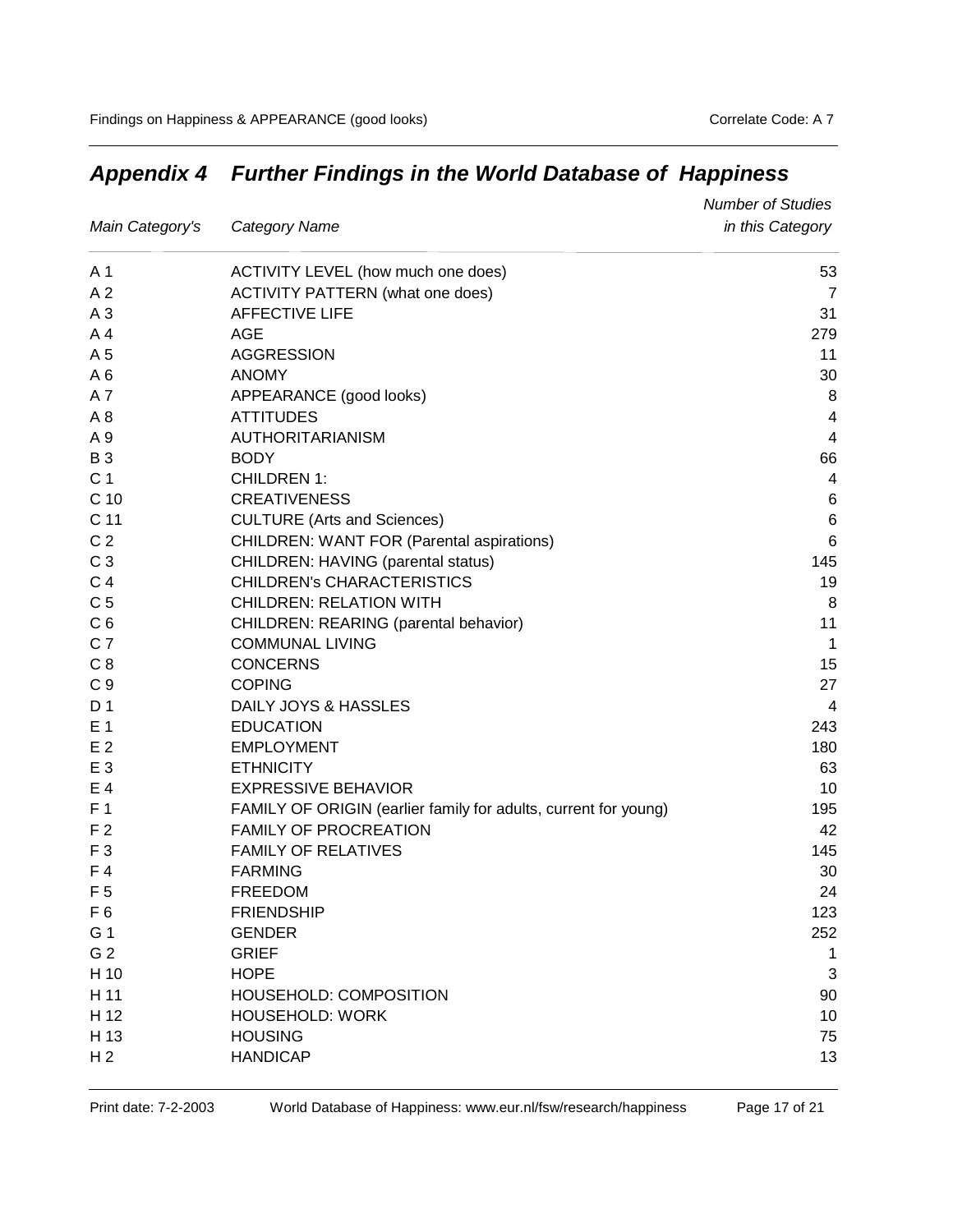| $H_3$           | <b>HAPPINESS: ATTITUDES</b>                             | 39             |
|-----------------|---------------------------------------------------------|----------------|
| H <sub>5</sub>  | <b>HAPPINESS CAREER</b>                                 | 144            |
| H <sub>6</sub>  | HAPPINESS: CURRENT LEVEL                                | 260            |
| H 8             | <b>HEALTH-BEHAVIOR</b>                                  | 15             |
| H <sub>9</sub>  | <b>HELPING</b>                                          | $\overline{4}$ |
| $\overline{11}$ | <b>INCOME</b>                                           | 415            |
| $\overline{2}$  | <b>INSTITUTIONAL LIVING</b>                             | 28             |
| 13              | <b>INTELLIGENCE</b>                                     | 63             |
| $\vert 4$       | <b>INTERESTS</b>                                        | 5              |
| 15              | <b>INTERVIEW</b>                                        | 49             |
| 16              | <b>INTIMACY</b>                                         | 70             |
| L <sub>1</sub>  | <b>LANGUAGE</b>                                         | 1              |
| $L$ 10          | <b>LOCAL ENVIRONMENT</b>                                | 270            |
| L <sub>11</sub> | <b>LOTTERY</b>                                          | $\overline{7}$ |
| L <sub>12</sub> | <b>LOVE-LIFE</b>                                        | 26             |
| L <sub>2</sub>  | <b>LEADERSHIP</b>                                       | 8              |
| $L_3$           | <b>LEISURE</b>                                          | 128            |
| L <sub>4</sub>  | LIFE APPRAISALS: OTHER THAN HAPPINESS4                  | 290            |
| L <sub>5</sub>  | LIFE-CHANGE                                             | 26             |
| $L_6$           | <b>LIFE-EVENTS</b>                                      | 63             |
| L7              | LIFE-GOALS                                              | 52             |
| L8              | <b>LIFE HISTORY</b>                                     | $\mathbf{1}$   |
| L <sub>9</sub>  | <b>LIFE STYLE</b>                                       | 4              |
| M 1             | MARRIAGE: MARITAL STATUS CAREER                         | 32             |
| M 10            | <b>MIGRATION: MIGRANT WORK</b>                          | 3              |
| M 11            | <b>MILITARY LIFE</b>                                    | 5              |
| M 12            | <b>MODERNITY</b>                                        | 5              |
| M 13            | <b>MOOD</b>                                             | 181            |
| M <sub>2</sub>  | <b>MARRIAGE: CURRENT MARITAL STATUS</b>                 | 315            |
| M <sub>3</sub>  | <b>MARRIAGE: RELATIONSHIP</b>                           | 99             |
| M 4             | <b>MARRIAGE: PARTNER</b>                                | 34             |
| M 5             | <b>MEANING</b>                                          | 18             |
| M <sub>6</sub>  | <b>MEDICAL TREATMENT</b>                                | 49             |
| M 7             | <b>MENTAL HEALTH</b>                                    | 99             |
| M <sub>8</sub>  | <b>MIGRATION: OTHER COUNTRY</b>                         | 9              |
| M 9             | MIGRATION: MOVING WITHIN COUNTRY (residential mobility) | 17             |
| N <sub>1</sub>  | <b>NATIONALITY</b>                                      | 5              |
| N <sub>2</sub>  | <b>NATION: TIME &amp; PLACE</b>                         | 20             |
| N <sub>3</sub>  | NATIONAL CHARACTER (modal personality)                  | $\overline{2}$ |
| N 4             | NATION'S CONDITION                                      | 52             |
| N <sub>6</sub>  | ATTITUDES TO THE NATION                                 | 111            |
| N 7             | LIVABILITY OF THE NATION                                | 5              |
| N 8             | <b>NUTRITION</b>                                        | 18             |
| O <sub>1</sub>  | <b>OCCUPATION</b>                                       | 133            |
|                 |                                                         |                |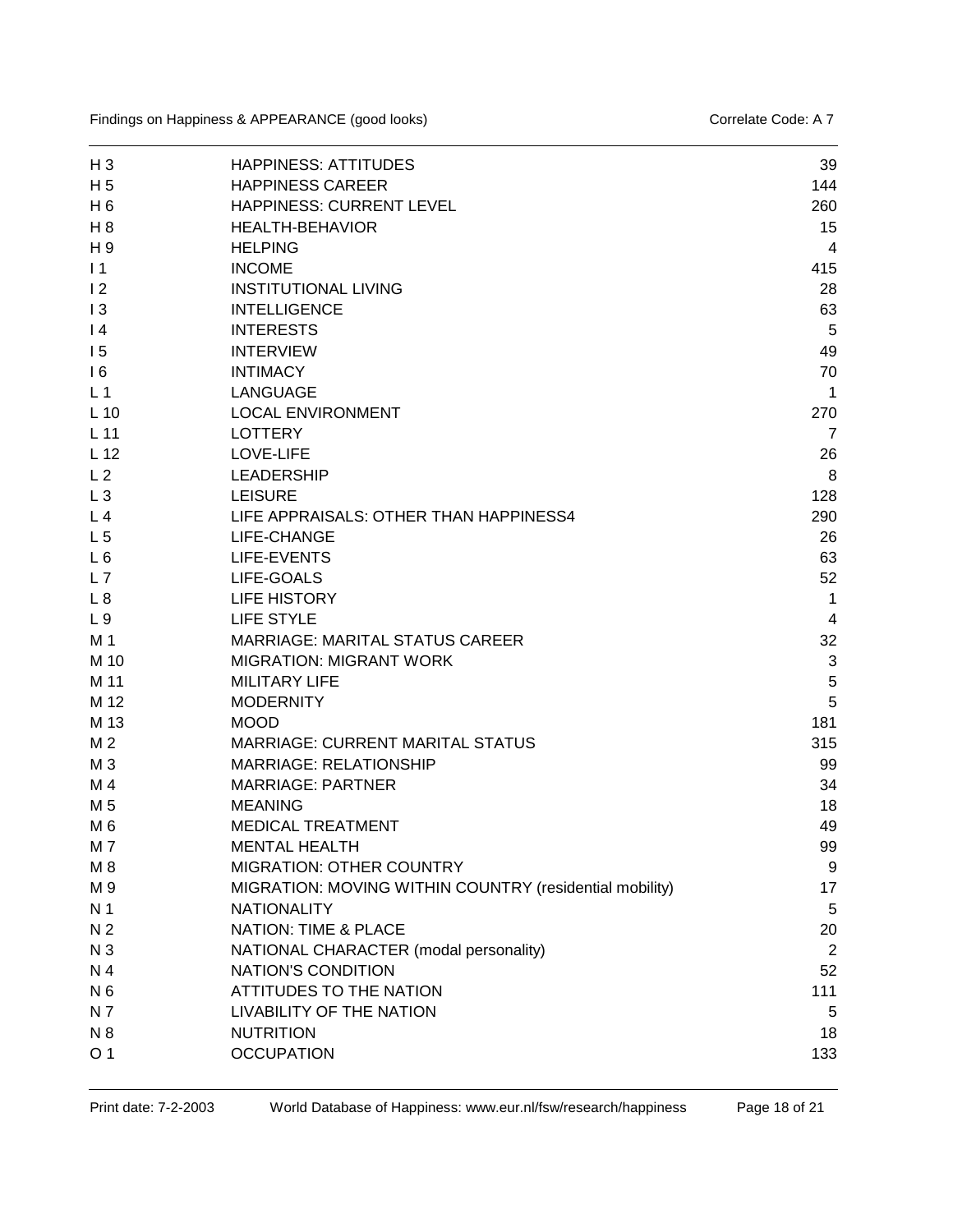| O <sub>2</sub> | ORGAN TRANSPLANTATION                                 | 11             |
|----------------|-------------------------------------------------------|----------------|
| P 1            | PERSONALITY: HISTORY                                  | 44             |
| P 10           | <b>POSSESSIONS</b>                                    | 26             |
| P 12           | <b>PROBLEMS</b>                                       | 20             |
| P 13           | PSYCHO-SOMATIC COMPLAINTS                             | 53             |
| P <sub>2</sub> | PERSONALITY: CHANGE                                   | $\overline{7}$ |
| P 3            | PERSONALITY: CURRENT ORGANIZATION                     | $\overline{7}$ |
| P 4            | PERSONALITY: CURRENT TRAITS                           | 392            |
| P 5            | PERSONALITY: LATER                                    | 23             |
| P 6            | PHYSICAL HEALTH                                       | 286            |
| <b>P7</b>      | <b>PLANNING</b>                                       | $\overline{7}$ |
| P <sub>8</sub> | <b>POLITICS</b>                                       | 197            |
| P 9            | <b>POPULARITY</b>                                     | 22             |
| R 1            | <b>RELIGION</b>                                       | 198            |
| R <sub>2</sub> | <b>RESOURCES</b>                                      | 8              |
| R 3            | <b>RETIREMENT</b>                                     | 46             |
| <b>R4</b>      | <b>ROLES</b>                                          | 13             |
| S <sub>1</sub> | <b>SCHOOL</b>                                         | 92             |
| S 10           | <b>SOCIAL SUPPORT: RECEIVED</b>                       | 26             |
| S 11           | <b>SOCIAL SUPPORT: Provided</b>                       | 3              |
| S 12           | <b>SPORTS</b>                                         | 32             |
| S 13           | <b>STIMULANTS</b>                                     | 33             |
| S 14           | <b>SUICIDE</b>                                        | 4              |
| S 15           | SUMMED EFFECTS ON HAPPINESS                           | 71             |
| S <sub>2</sub> | <b>SELF-IMAGE</b>                                     | 193            |
| S <sub>3</sub> | <b>SEX-LIFE</b>                                       | 54             |
| S 4            | <b>SLEEP</b>                                          | 10             |
| S <sub>5</sub> | <b>SOCIAL MOBILITY</b>                                | 16             |
| S <sub>6</sub> | SOCIAL PARTICIPATION: PERSONAL CONTACTS               | 50             |
| S 7            | SOCIAL PARTICIPATION: VOLUNTARY ASSOCIATIONS          | 111            |
| $S_8$          | SOCIAL PARTICIPATION: TOTAL (personal + associations) | 25             |
| S 9            | SOCIAL STATUS (Socio-Economic Status)                 | 140            |
| T <sub>1</sub> | <b>TIME</b>                                           | 27             |
| T <sub>2</sub> | <b>THERAPY</b>                                        | 9              |
| T <sub>3</sub> | <b>TOLERANCE</b>                                      | 37             |
| V <sub>1</sub> | <b>VALUE CAREER</b>                                   | 8              |
| V <sub>2</sub> | VALUES: CURRENT PREFERENCES (own)                     | 49             |
| $V_3$          | VALUES: CLIMATE (current values in environment)       | 4              |
| V <sub>4</sub> | VALUES: SIMILARITY (current fit with others)          | 5              |
| V <sub>5</sub> | <b>VICTIM</b>                                         | 11             |
| W 1            | <b>WAR</b>                                            | 5              |
| W <sub>2</sub> | <b>WORK CAREER</b>                                    | 1              |
| W <sub>3</sub> | <b>WORK CONDITIONS</b>                                | 34             |
| W 4            | <b>WORK-ATTITUDES</b>                                 | 313            |
|                |                                                       |                |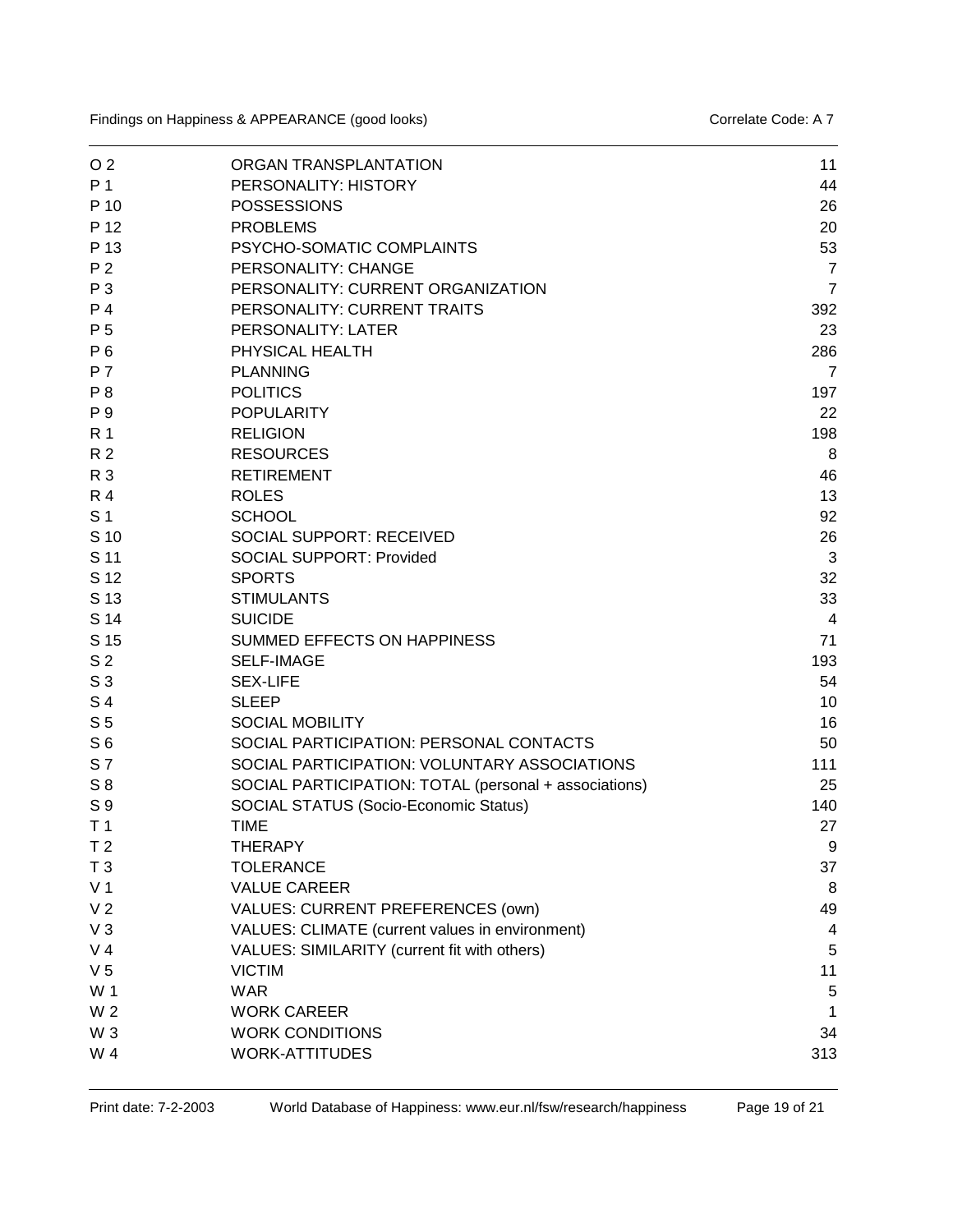| W 5      | WORK-PERFORMANCE (current) |    |
|----------|----------------------------|----|
| W 6      | <b>WORRIES</b>             |    |
| $\times$ | <b>UNCLASSIFIED</b>        | 22 |